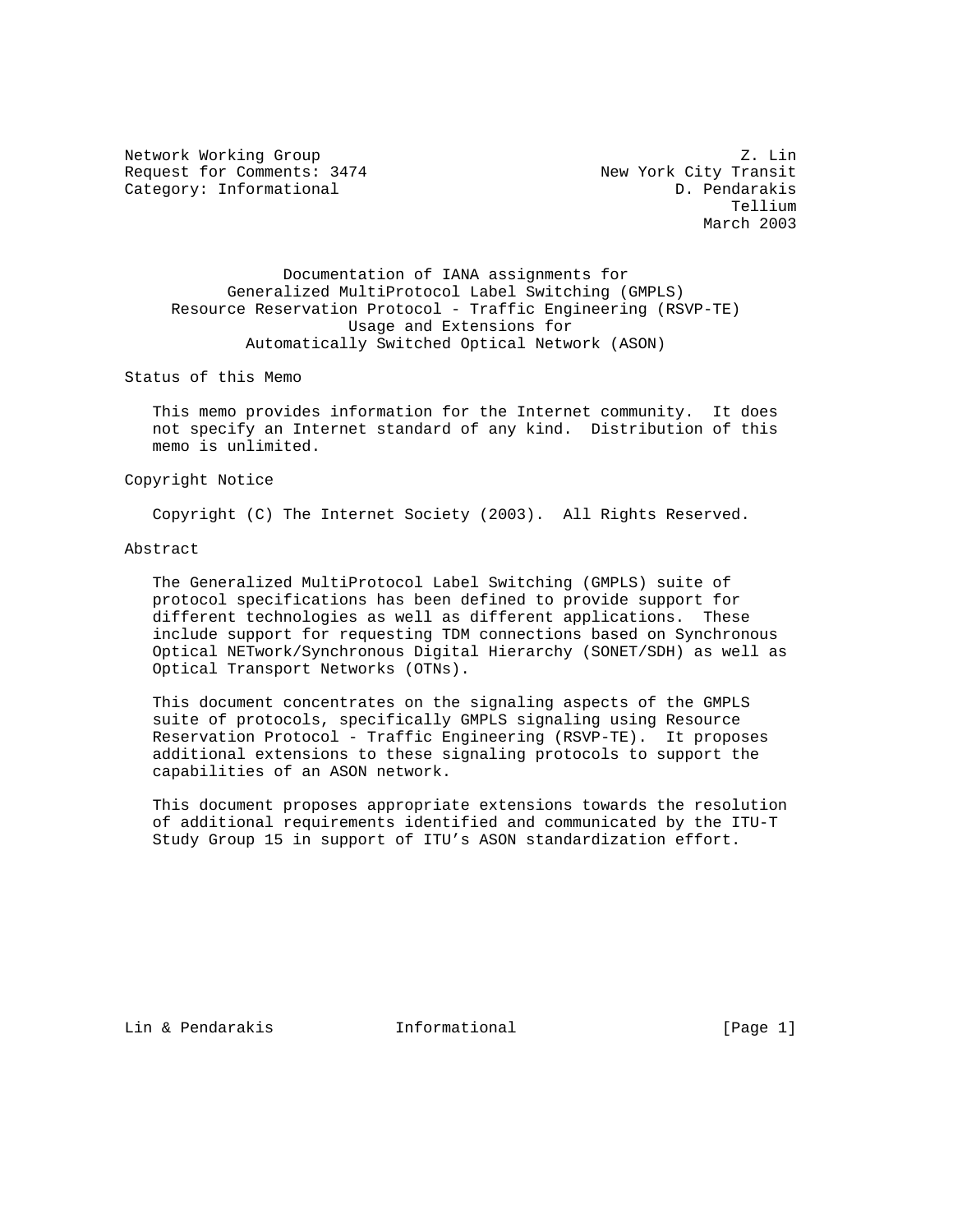Table of Contents

|    | 3. Support for Soft Permanent Connection3                        |
|----|------------------------------------------------------------------|
|    |                                                                  |
|    | 4.1 Call Identifier and Call Capability4                         |
|    |                                                                  |
|    |                                                                  |
|    | 4.2 What Does Current GMPLS Provide7                             |
|    | 4.3 Support for Call and Connection7                             |
|    |                                                                  |
|    | 4.3.2 Modification to Path Message8                              |
|    |                                                                  |
|    | 4.3.4 Modification to PathTear Message9                          |
|    | 4.3.5 Modification to PathErr Message10                          |
|    | 4.3.6 Modification to Notify Message10                           |
| 5. | Support For Behaviors during Control Plane Failures11            |
| б. |                                                                  |
| 7. | Support for UNI and E-NNI Signaling Session13                    |
| 8. |                                                                  |
| 9. | Optional Extensions for Supporting                               |
|    | Complete Separation of Call and Connection15                     |
|    |                                                                  |
|    | 9.2 Complete Separation of Call and                              |
|    | Connection (RSVP-TE Extensions)16                                |
|    | 9.2.1 Modification to Path16                                     |
|    |                                                                  |
|    | 9.2.2 Modification to Resv17<br>9.2.3 Modification to PathTear18 |
|    |                                                                  |
|    | 9.2.4 Modification to PathErr18                                  |
|    | 9.2.5 Modification to Notify18                                   |
|    |                                                                  |
|    |                                                                  |
|    |                                                                  |
|    | 11.2 Assignment of New Objects and Sub-Objects19                 |
|    |                                                                  |
|    | 11.4 Assignment of New Error Code/Values20                       |
|    |                                                                  |
|    |                                                                  |
|    |                                                                  |
|    |                                                                  |
|    |                                                                  |
|    | 15. Contributors Contact Information24                           |
|    |                                                                  |
|    |                                                                  |

Lin & Pendarakis **Informational** [Page 2]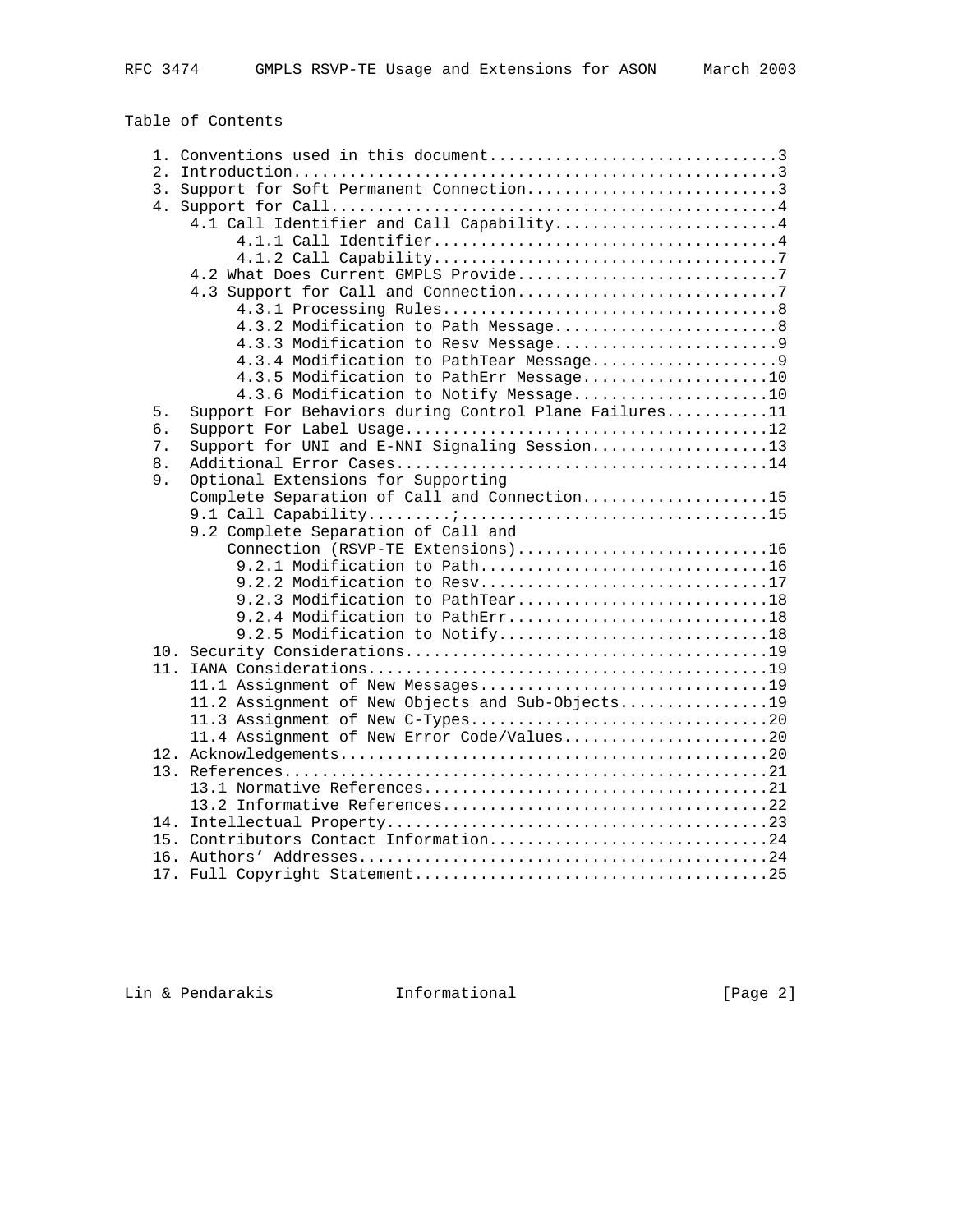1. Conventions used in this document

 The key words "MUST", "MUST NOT", "REQUIRED", "SHALL", "SHALL NOT", "SHOULD", "SHOULD NOT", "RECOMMENDED", "MAY", and "OPTIONAL" in this document are to be interpreted as described in BCP 14, RFC 2119 [RFC2119].

2. Introduction

 This document contains the extensions to GMPLS for ASON-compliant networks [G7713.2]. The requirements describing the need for these extensions are provided in [GMPLS-ASON] as well as [ASON-RQTS]. These include:

- Support for call and connection separation
- Support for soft permanent connection
- Support for extended restart capabilities
- Additional error codes/values to support these extensions

 This document concentrates on the signaling aspects of the GMPLS suite of protocols, specifically GMPLS signaling using RSVP-TE. It introduces extensions to GMPLS RSVP-TE to support the capabilities as specified in the above referenced documents. Specifically, this document uses the messages and objects defined by [RFC2205], [RFC2961], [RFC3209], [RFC3471], [RFC3473], [OIF-UNI1] and [RFC3476] as the basis for the GMPLS RSVP-TE protocol, with additional extensions defined in this document.

3. Support for Soft Permanent Connection

 In the scope of ASON, to support soft permanent connection (SPC) for RSVP-TE, one new sub-type for the GENERALIZED\_UNI object is defined. The GENERALIZED\_UNI object is defined in [RFC3476] and [OIF-UNI1]. This new sub-type has the same format and structure as the EGRESS\_LABEL (the sub-type is the suggested value for the new sub object):

- SPC\_LABEL (Type=4, Sub-type=2)

 The label association of the permanent ingress segment with the switched segment at the switched connection ingress node is a local policy matter (i.e., between the management system and the switched connection ingress node) and is thus beyond the scope of this document.

Lin & Pendarakis **Informational** [Page 3]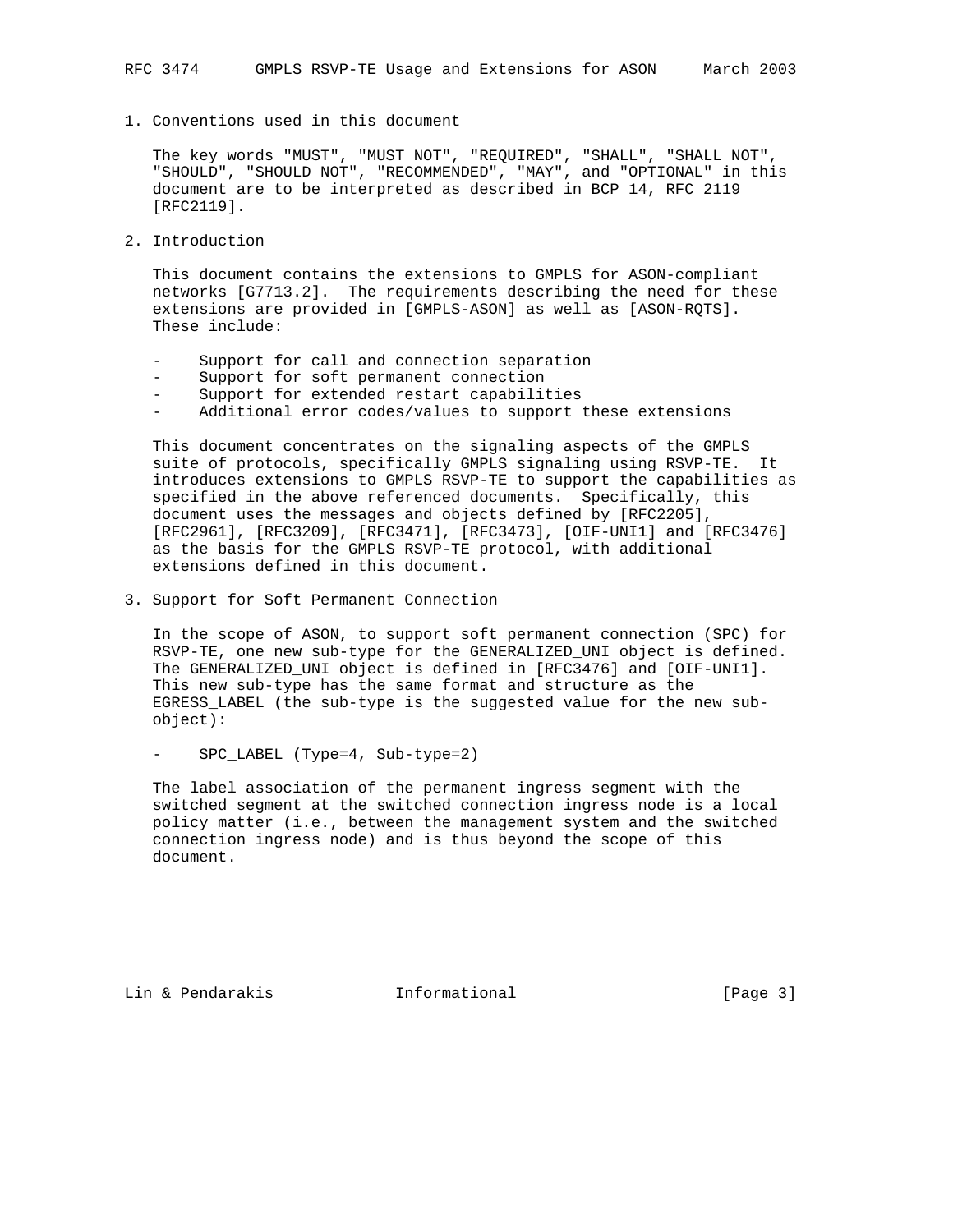The processing of the SPC\_LABEL sub-object follows that of the EGRESS\_LABEL sub-object [OIF-UNI1]. Note that although the explicit label control described in [RFC3471] and [RFC3473] may provide a mechanism to support specifying the egress label in the context of supporting the GMPLS application, the SPC services support for the ASON model uses the GENERALIZED\_UNI object for this extension to help align the model for both switched connection and soft permanent connection, as well as to use the service level and diversity attributes of the GENERALIZED\_UNI object.

4. Support for Call

 To support basic call capability (logical call/connection separation), a call identifier is introduced to the RSVP-TE message sets. This basic call capability helps introduce the call model; however, additional extensions may be needed to fully support the canonical call model (complete call/connection separation).

4.1 Call Identifier and Call Capability

 A Call identifier object is used in logical call/connection separation while both the Call identifier object and a Call capability object are used in complete call/connection separation.

4.1.1 Call Identifier

 To identify a call, a new object is defined for RSVP-TE. The CALL\_ID object carries the call identifier. The value is globally unique (the Class-num is the suggested value for the new object):

CALL\_ID (Class-num = 230)

0  $1$   $2$   $3$  0 1 2 3 4 5 6 7 8 9 0 1 2 3 4 5 6 7 8 9 0 1 2 3 4 5 6 7 8 9 0 1 +-+-+-+-+-+-+-+-+-+-+-+-+-+-+-+-+-+-+-+-+-+-+-+-+-+-+-+-+-+-+-+-+ Length  $|Class-Num (230)|$  C-Type | +-+-+-+-+-+-+-+-+-+-+-+-+-+-+-+-+-+-+-+-+-+-+-+-+-+-+-+-+-+-+-+-+ Call identifier  $\tilde{\mathcal{C}}$  . The contract of the contract of the contract of the contract of the contract of the contract of the contract of the contract of the contract of the contract of the contract of the contract of the contract of +-+-+-+-+-+-+-+-+-+-+-+-+-+-+-+-+-+-+-+-+-+-+-+-+-+-+-+-+-+-+-+-+

Where the following C-types are defined:

- C-Type = 1 (operator specific): The call identifier contains an operator specific identifier.
- C-Type = 2 (globally unique): The call identifier contains a globally unique part plus an operator specific identifier.

Lin & Pendarakis **Informational** [Page 4]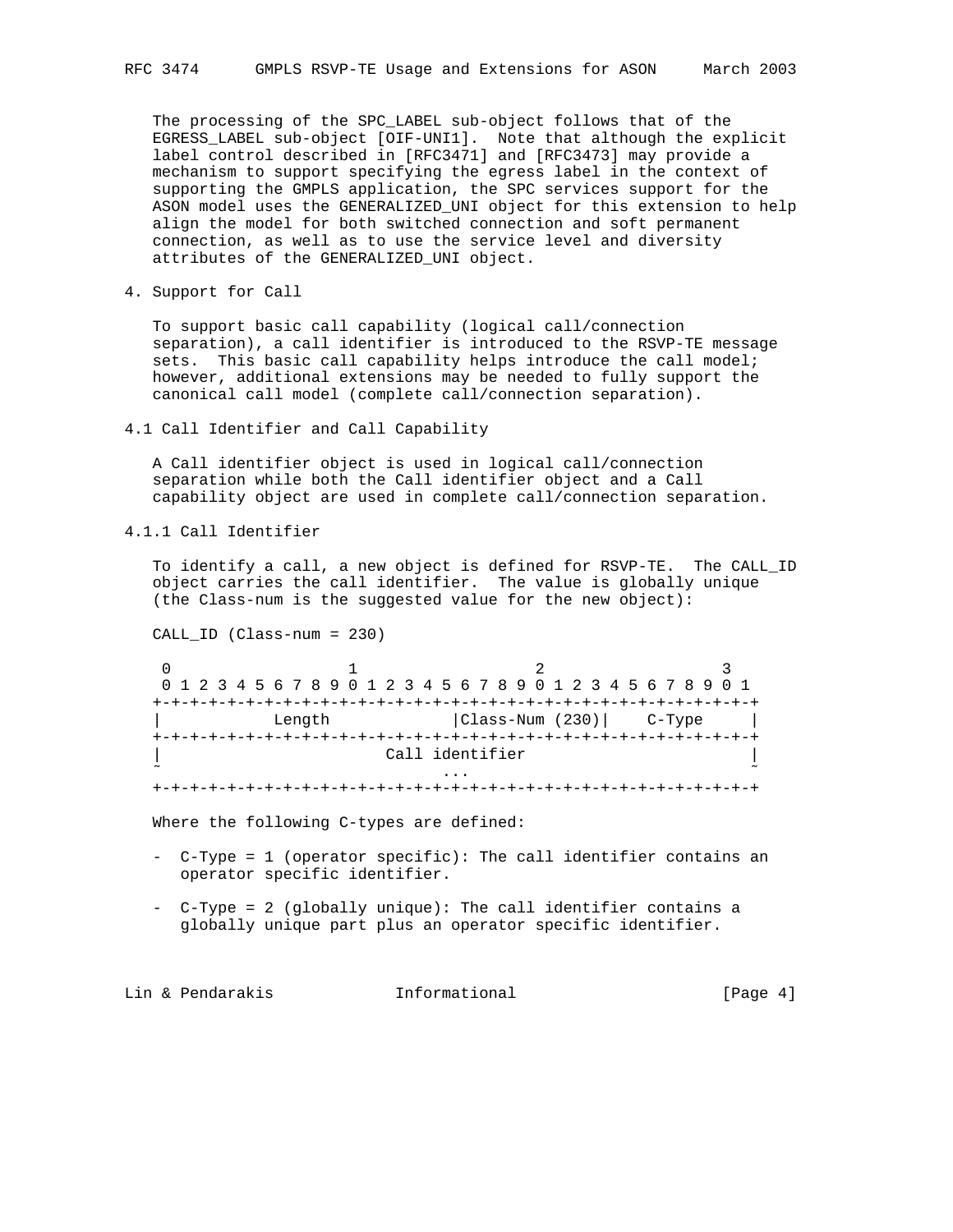The following structures are defined for the call identifier:

 - Call identifier: generic [Length\*8-32]-bit identifier. The number of bits for a call identifier must be multiples of 32 bits, with a minimum size of 32 bits.

 The structure for the globally unique call identifier (to guarantee global uniqueness) is to concatenate a globally unique fixed ID (composed of country code, carrier code, unique access point code) with an operator specific ID (where the operator specific ID is composed of a source LSR address and a local identifier).

 Therefore, a generic CALL\_ID with global uniqueness includes <global ID> (composed of <country code> plus <carrier code> plus <unique access point code>) and <operator specific ID> (composed of <source LSR address> plus <local identifier>). For a CALL\_ID that only requires operator specific uniqueness, only the <operator specific ID> is needed, while for a CALL\_ID that is required to be globally unique, both <global ID> and <operator specific ID> are needed.

 The <global ID> shall consist of a three-character International Segment (the <country code>) and a twelve-character National Segment (the <carrier code> plus <unique access point code>). These characters shall be coded according to ITU-T Recommendation T.50. The International Segment (IS) field provides a 3 character ISO 3166 Geographic/Political Country Code. The country code shall be based on the three-character uppercase alphabetic ISO 3166 Country Code (e.g., USA, FRA).

 National Segment (NS): The National Segment (NS) field consists of two sub-fields:

- the first subfield contains the ITU Carrier Code

- the second subfield contains a Unique Access Point Code.

 The ITU Carrier Code is a code assigned to a network operator/service provider, maintained by the ITU-T Telecommunication Service Bureauin association with Recommendation M.1400. This code consists of 1-6 left-justified alphabetic, or leading alphabetic followed by numeric, characters (bytes). If the code is less than 6 characters (bytes), it is padded with a trailing NULL to fill the subfield.

 The Unique Access Point Code is a matter for the organization to which the country code and ITU carrier code have been assigned, provided that uniqueness is guaranteed. This code consists of 1-6 characters (bytes), trailing NULL, completing the 12-character National Segment. If the code is less than 6 characters, it is padded by a trailing NULL to fill the subfield.

Lin & Pendarakis **Informational Informational** [Page 5]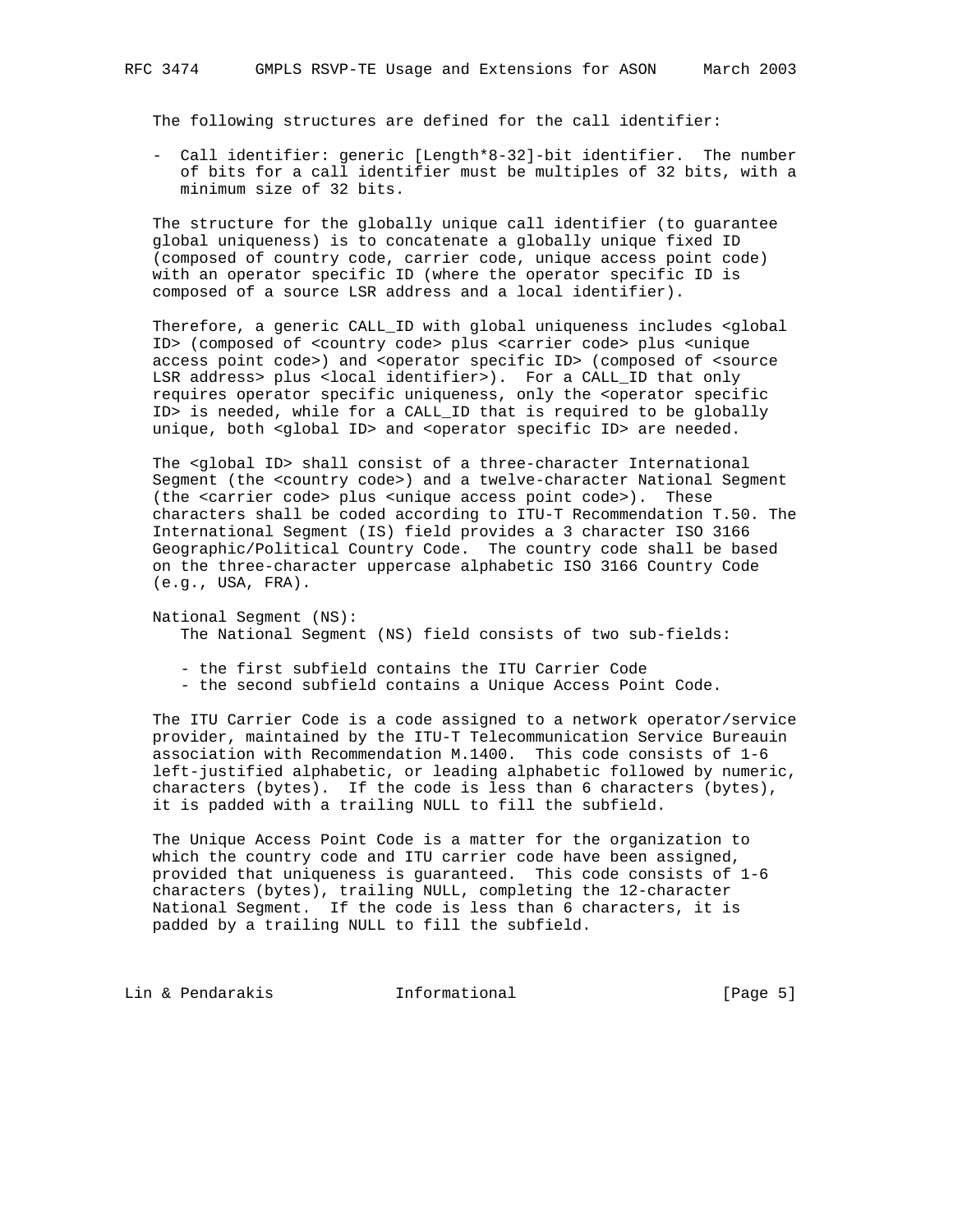Format of the National Segment

0  $1$  2 3 0 1 2 3 4 5 6 7 8 9 0 1 2 3 4 5 6 7 8 9 0 1 2 3 4 5 6 7 8 9 0 1 +-+-+-+-+-+-+-+-+-+-+-+-+-+-+-+-+-+-+-+-+-+-+-+-+-+-+-+-+-+-+-+-+ ITU carrier code +-+-+-+-+-+-+-+-+-+-+-+-+-+-+-+-+-+-+-+-+-+-+-+-+-+-+-+-+-+-+-+-+ | ITU carrie dode (cont) | Unique access point code | +-+-+-+-+-+-+-+-+-+-+-+-+-+-+-+-+-+-+-+-+-+-+-+-+-+-+-+-+-+-+-+-+ Unique access point code (continued)  $|$  +-+-+-+-+-+-+-+-+-+-+-+-+-+-+-+-+-+-+-+-+-+-+-+-+-+-+-+-+-+-+-+-+ The format of the Call identifier field for C-Type = 1: 0  $1$  2 3

|      |        | 0 1 2 3 4 5 6 7 8 9 0 1 2 3 4 5 6 7 8 9 0 1 2 3 4 5 6 7 8 9 0 1 |  |
|------|--------|-----------------------------------------------------------------|--|
|      |        | -+-+-+-+-+-+-+-+-+-+-+-+-+-+-+-+-+-                             |  |
|      | Length | $ Class-Num (230) $ C-Type $(1)$                                |  |
|      |        |                                                                 |  |
| Type |        | Resv                                                            |  |
|      |        |                                                                 |  |
|      |        | Source LSR address                                              |  |
|      |        |                                                                 |  |
|      |        |                                                                 |  |
|      |        | Local identifier                                                |  |
|      |        |                                                                 |  |
|      |        | Local identifier (continued)                                    |  |
|      |        |                                                                 |  |

Lin & Pendarakis **Informational** [Page 6]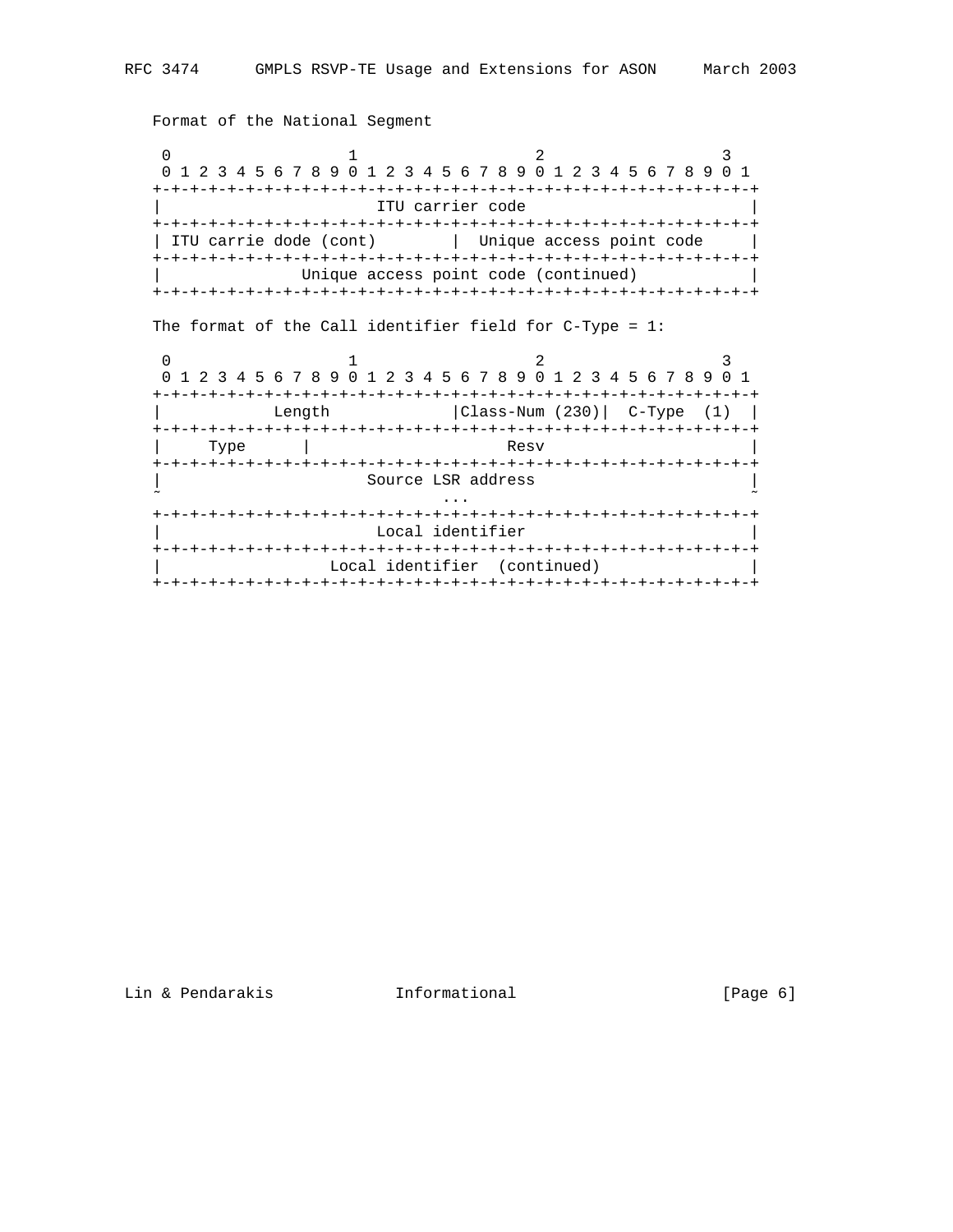The format of the Call identifier field for C-Type = 2:

0  $1$  2 3 0 1 2 3 4 5 6 7 8 9 0 1 2 3 4 5 6 7 8 9 0 1 2 3 4 5 6 7 8 9 0 1 +-+-+-+-+-+-+-+-+-+-+-+-+-+-+-+-+-+-+-+-+-+-+-+-+-+-+-+-+-+-+-+-+ | Length |Class-Num (230)| C-Type (2) | +-+-+-+-+-+-+-+-+-+-+-+-+-+-+-+-+-+-+-+-+-+-+-+-+-+-+-+-+-+-+-+-+ Type | IS (3 bytes) +-+-+-+-+-+-+-+-+-+-+-+-+-+-+-+-+-+-+-+-+-+-+-+-+-+-+-+-+-+-+-+-+ | | NS (12 bytes) | | +-+-+-+-+-+-+-+-+-+-+-+-+-+-+-+-+-+-+-+-+-+-+-+-+-+-+-+-+-+-+-+-+ | Source LSR address |  $\tilde{\mathcal{C}}$  . The contract of the contract of the contract of the contract of the contract of the contract of the contract of the contract of the contract of the contract of the contract of the contract of the contract of +-+-+-+-+-+-+-+-+-+-+-+-+-+-+-+-+-+-+-+-+-+-+-+-+-+-+-+-+-+-+-+-+ Local identifier +-+-+-+-+-+-+-+-+-+-+-+-+-+-+-+-+-+-+-+-+-+-+-+-+-+-+-+-+-+-+-+-+ Local identifier (continued) +-+-+-+-+-+-+-+-+-+-+-+-+-+-+-+-+-+-+-+-+-+-+-+-+-+-+-+-+-+-+-+-+ In both cases, a "Type" field is defined to indicate the type of format used for the source LSR address. The Type field has the following meaning: For Type=0x01, the source LSR address is 4 bytes For Type=0x02, the source LSR address is 16 bytes For Type=0x03, the source LSR address is 20 bytes For type=0x04, the source LSR address is 6 bytes For type=0x7f, the source LSR address has the length defined by the vendor Source LSR address: An address of the LSR controlled by the source network. Local identifier: A 64-bit identifier that remains constant over the life of the call.

 Note that if the source LSR address is assigned from an address space that is globally unique, then the operator-specific CALL\_ID may also be used to represent a globally unique CALL\_ID. However, this is not guaranteed since the source LSR address may be assigned from an operator-specific address space.

Lin & Pendarakis **Informational** [Page 7]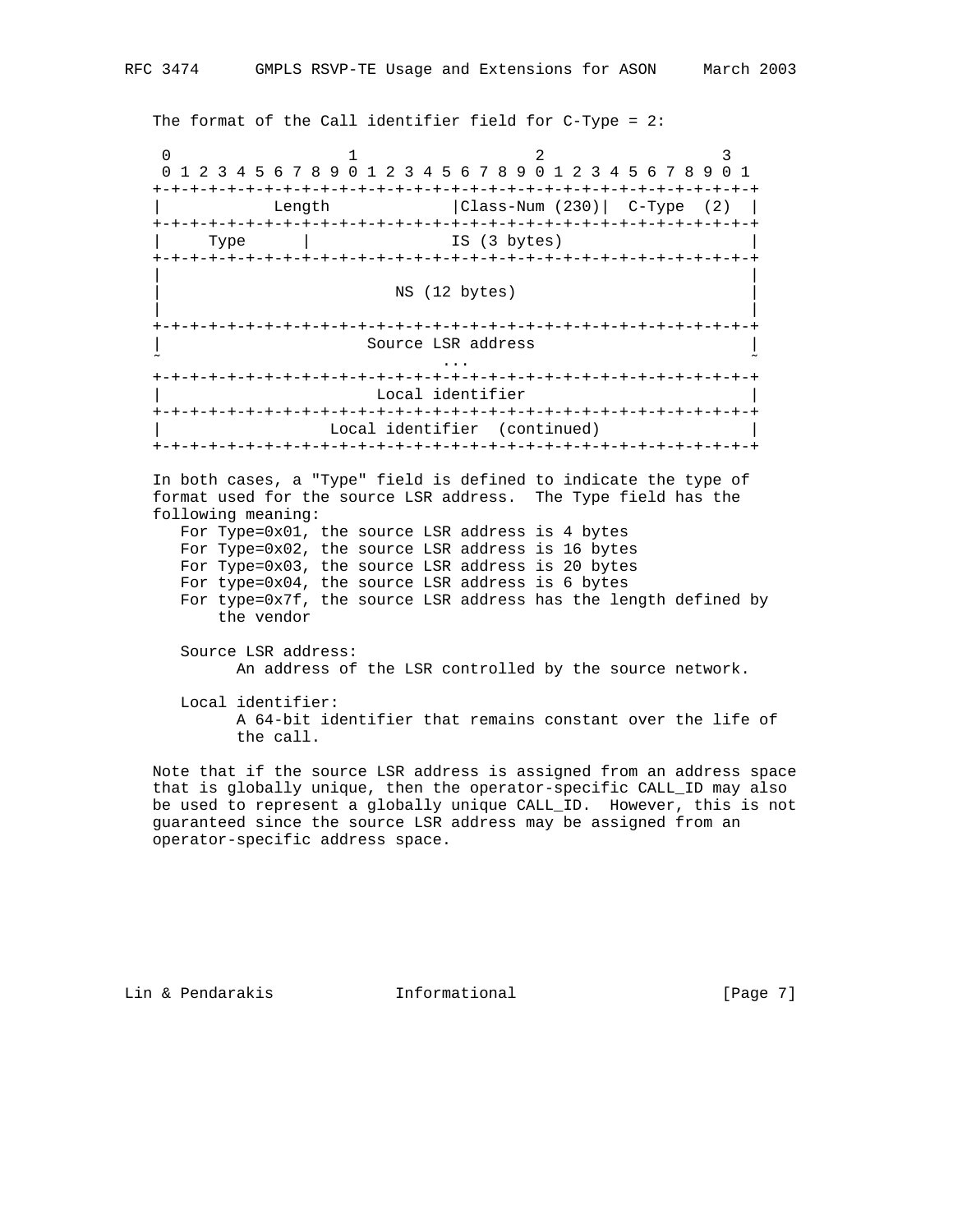4.1.2 Call Capability

 The call capability feature is provided in Section 10. This is an optional capability. If supported, section 10 extensions must be followed.

4.2 What Does Current GMPLS Provide

 The signaling mechanism defined in [RFC2961], [RFC3209] and [RFC3471] supports automatic connection management; however it does not provide capability to support the call model. A call may be viewed as a special purpose connection that requires a different subset of information to be carried by the messages. This information is targeted to the call controller for the purpose of setting up a call/connection association.

4.3 Support for Call and Connection

 Within the context of this document, every call (during steady state) may have one (or more) associated connections. A zero connection call is defined as a transient state, e.g., during a break-before make restoration event.

 In the scope of ASON, to support a logical call/connection separation, a new call identifier is needed as described above. The new GENERALIZED\_UNI object is carried by the Path message. The new CALL\_ID object is carried by the Path, Resv, PathTear, PathErr, and Notify messages. The ResvConf message is left unmodified. The CALL\_ID object (along with other objects associated with a call, e.g., GENERALIZED\_UNI) is processed by the call controller, while other objects included in these messages are processed by the connection controller as described in [RFC3473]. Processing of the CALL\_ID (and related) object is described in this document.

Note: unmodified RSVP message formats are not listed below.

4.3.1 Processing Rules

The following processing rules are applicable for call capability:

- For initial calls, the source user MUST set the CALL\_ID's C-Type and call identifier value to all-zeros.
- For a new call request, the first network node sets the appropriate C-type and value for the CALL\_ID.
- For an existing call (in case CALL\_ID is non-zero) the first network node verifies existence of the call.

Lin & Pendarakis **Informational** [Page 8]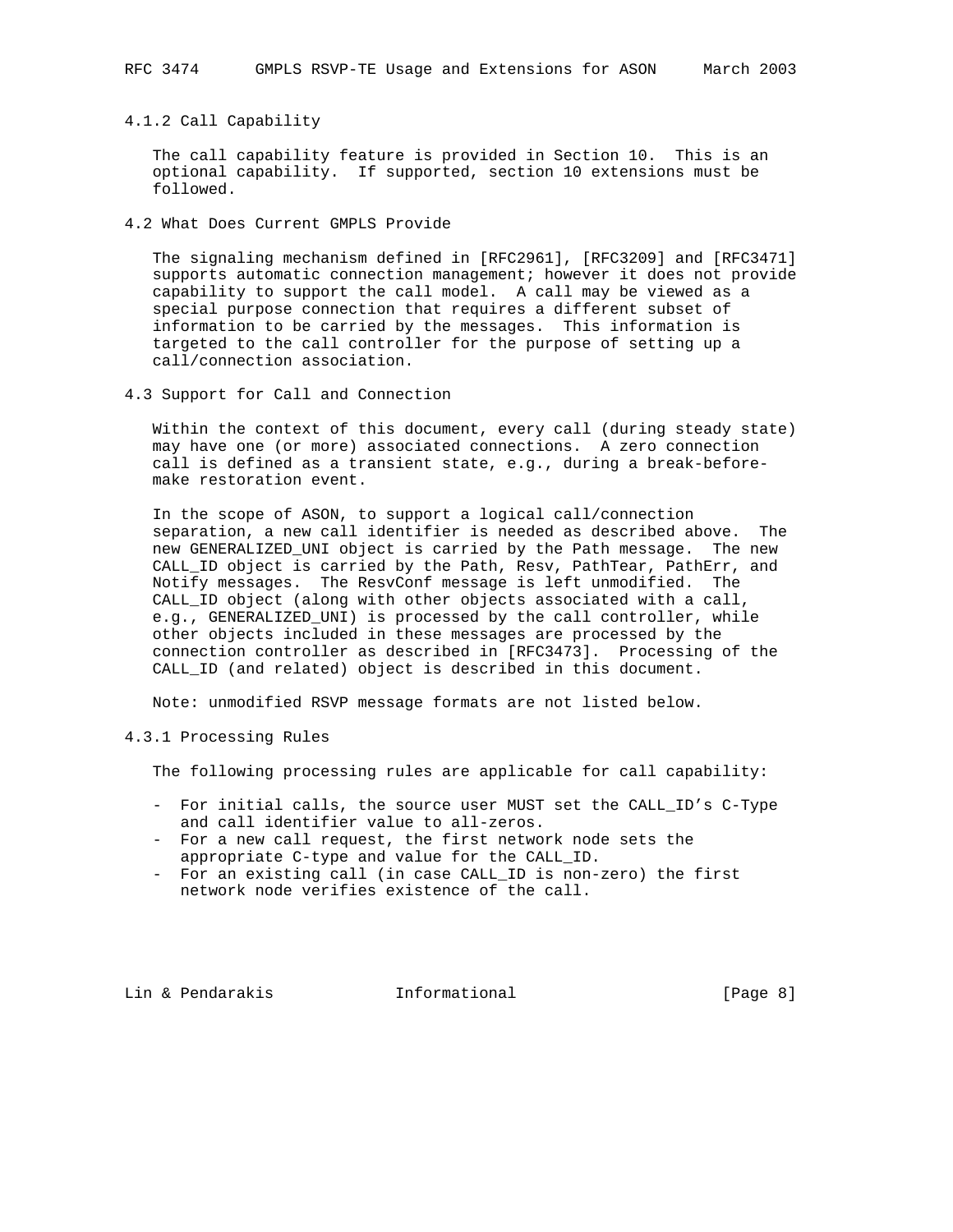- The CALL\_ID object on all messages MUST be sent from the ingress call controller to egress call controller by all other (intermediate) controllers without alteration. Indeed, the Class-Num is chosen such that a node which does not support ASON extensions to GMPLS forwards the object unmodified (value in the range 11bbbbbb).
- The destination user/client receiving the request uses the CALL\_ID value as a reference to the requested call between the source user and itself. Subsequent actions related to the call uses the CALL ID as the reference identifier.
- 4.3.2 Modification to Path Message

```
 <Path Message> ::= <Common Header>
      [ <INTEGRITY> ]
      [ [<MESSAGE_ID_ACK> |
             <MESSAGE_ID_NACK>] ... ]
      [ <MESSAGE_ID> ]
      <SESSION>
      <RSVP_HOP>
      <TIME_VALUES>
      [ <EXPLICIT_ROUTE> ]
      <LABEL_REQUEST>
      [ <CALL_ID> ]
      [ <PROTECTION> ]
      [ <LABEL_SET> ... ]
      [ <SESSION_ATTRIBUTE> ]
      [ <NOTIFY_REQUEST> ]
      [ <ADMIN_STATUS> ]
      [ <GENERALIZED_UNI> ]
      [ <POLICY_DATA> ... ]
      <sender descriptor>
```
 The format of the sender descriptor for unidirectional LSPs is not modified by this document.

 The format of the sender descriptor for bidirectional LSPs is not modified by this document.

 Note that although the GENERALIZED\_UNI and CALL\_ID objects are optional for GMPLS signaling, these objects are mandatory for ASON compliant networks, i.e., the Path message MUST include both GENERALIZED\_UNI and CALL\_ID objects.

Lin & Pendarakis Informational [Paqe 9]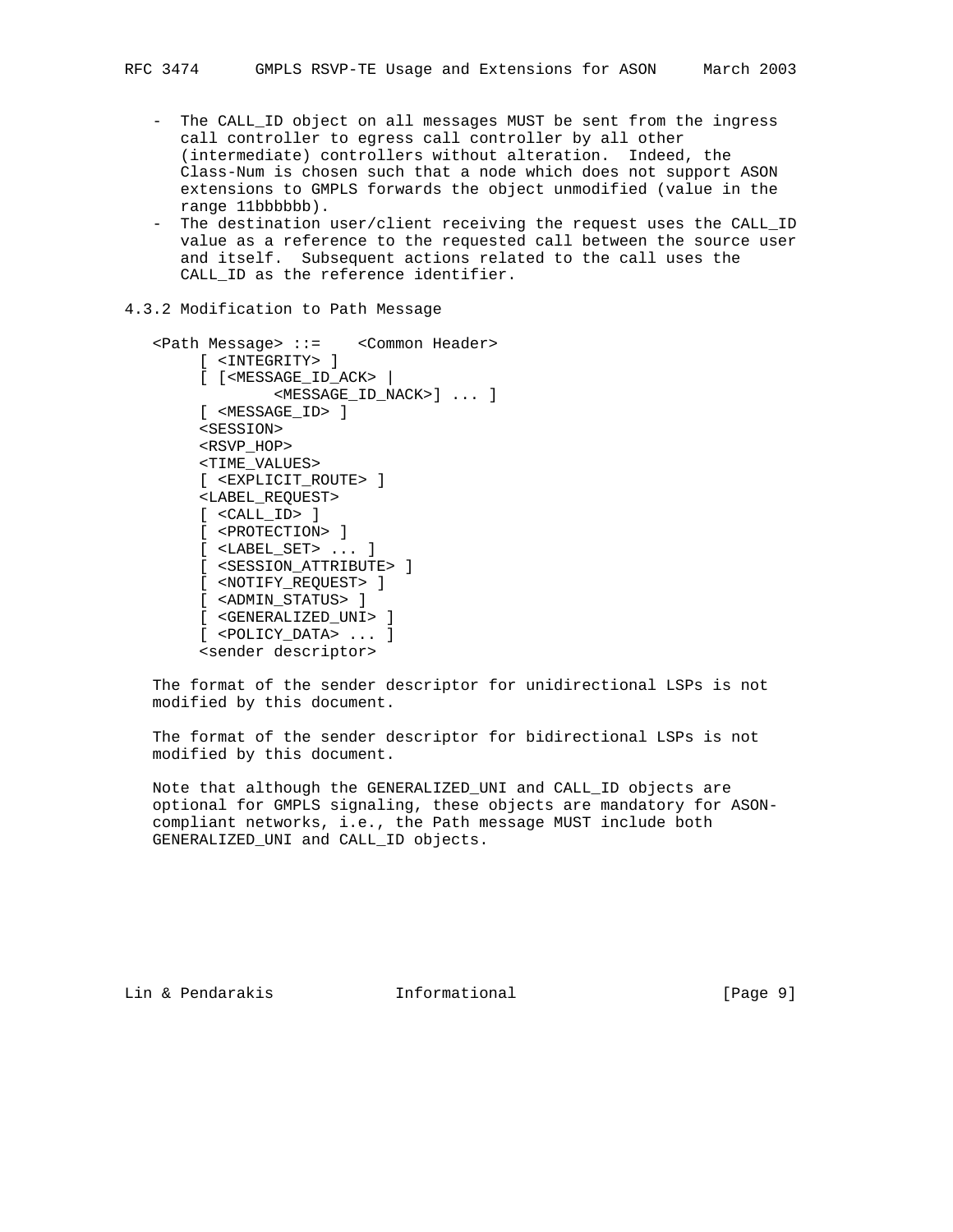### 4.3.3 Modification to Resv Message

```
 <Resv Message> ::= <Common Header>
      [ <INTEGRITY> ]
      [ [<MESSAGE_ID_ACK> |
           <MESSAGE_ID_NACK>] ... ]
      [ <MESSAGE_ID> ]
      <SESSION>
      <RSVP_HOP>
      <TIME_VALUES>
      [ <CALL_ID> ]
      [ <RESV_CONFIRM> ]
     <SCOPE> [ <NOTIFY_REQUEST> ]
      [ <ADMIN_STATUS> ]
      [ <POLICY_DATA> ... ]
         <STYLE>
         <flow descriptor list>
```
<flow descriptor list> is not modified by this document.

 Note that although the CALL\_ID object is optional for GMPLS signaling, this object is mandatory for ASON-compliant networks, i.e., the Resv message MUST include the CALL\_ID object.

### 4.3.4 Modification to PathTear Message

```
 <PathTear Message> ::= <Common Header>
      [ <INTEGRITY> ]
      [ [<MESSAGE_ID_ACK> |
             <MESSAGE_ID_NACK>] ... ]
      [ <MESSAGE_ID> ]
      <SESSION>
      <RSVP_HOP>
      [ <CALL_ID> ]
      [ <sender descriptor> ]
```
<sender descriptor> ::= (see earlier definition)

 Note that although the CALL\_ID object is optional for GMPLS signaling, this object is mandatory for ASON-compliant networks, i.e., the PathTear message MUST include the CALL\_ID object.

Lin & Pendarakis Informational [Page 10]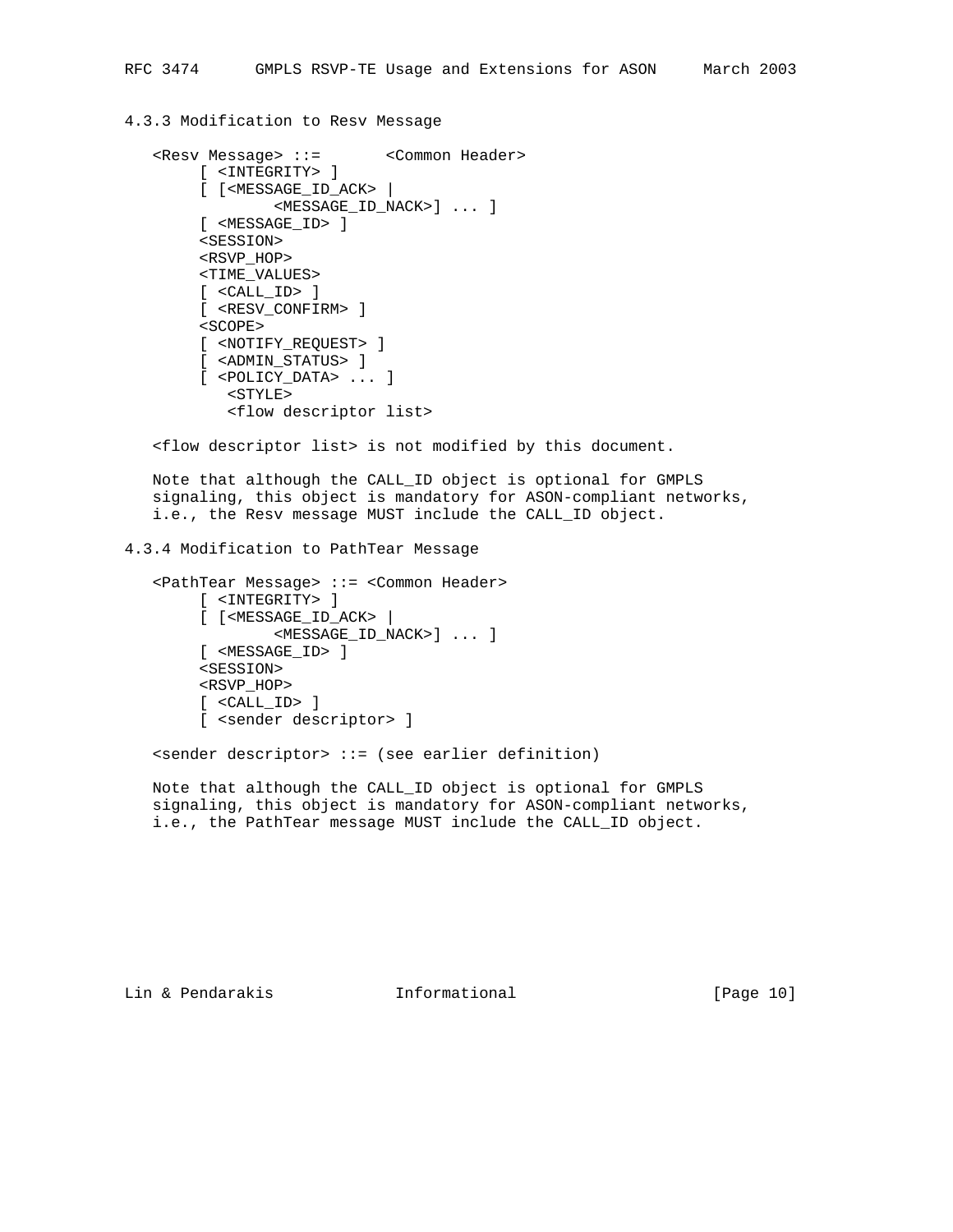### 4.3.5 Modification to PathErr Message

```
 <PathErr Message> ::= <Common Header>
      [ <INTEGRITY> ]
      [ [<MESSAGE_ID_ACK> |
              <MESSAGE_ID_NACK>] ... ]
      [ <MESSAGE_ID> ]
      <SESSION>
      [ <CALL_ID> ]
      <ERROR_SPEC>
      [ <ACCEPTABLE_LABEL_SET> ]
      [ <POLICY_DATA> ... ]
      <sender descriptor>
```
<sender descriptor> ::= (see earlier definition)

 Note that although the CALL\_ID object is optional for GMPLS signaling, this object is mandatory for ASON-compliant networks, i.e., the PathErr message MUST include the CALL\_ID object.

4.3.6 Modification to Notify Message

```
 Note that this message may include sessions belonging to several
 calls.
```

```
 <Notify message> ::= <Common Header>
      [<INTEGRITY>]
      [ [<MESSAGE_ID_ACK> |
             <MESSAGE_ID_NACK>] ... ]
      [ <MESSAGE_ID> ]
      <ERROR_SPEC>
      <notify session list>
 <notify session list> ::=
      [ <notify session list> ]
      <upstream notify session> |
      <downstream notify session>
 <upstream notify session> ::= <SESSION>
      [ <CALL_ID> ]
      [ <ADMIN_STATUS> ]
      [<POLICY_DATA>...]
      <sender descriptor>
 <downstream notify session> ::= <SESSION>
      [ <CALL_ID> ]
      [<POLICY_DATA>...]
     <flow descriptor list descriptor>
```
Lin & Pendarakis Informational [Page 11]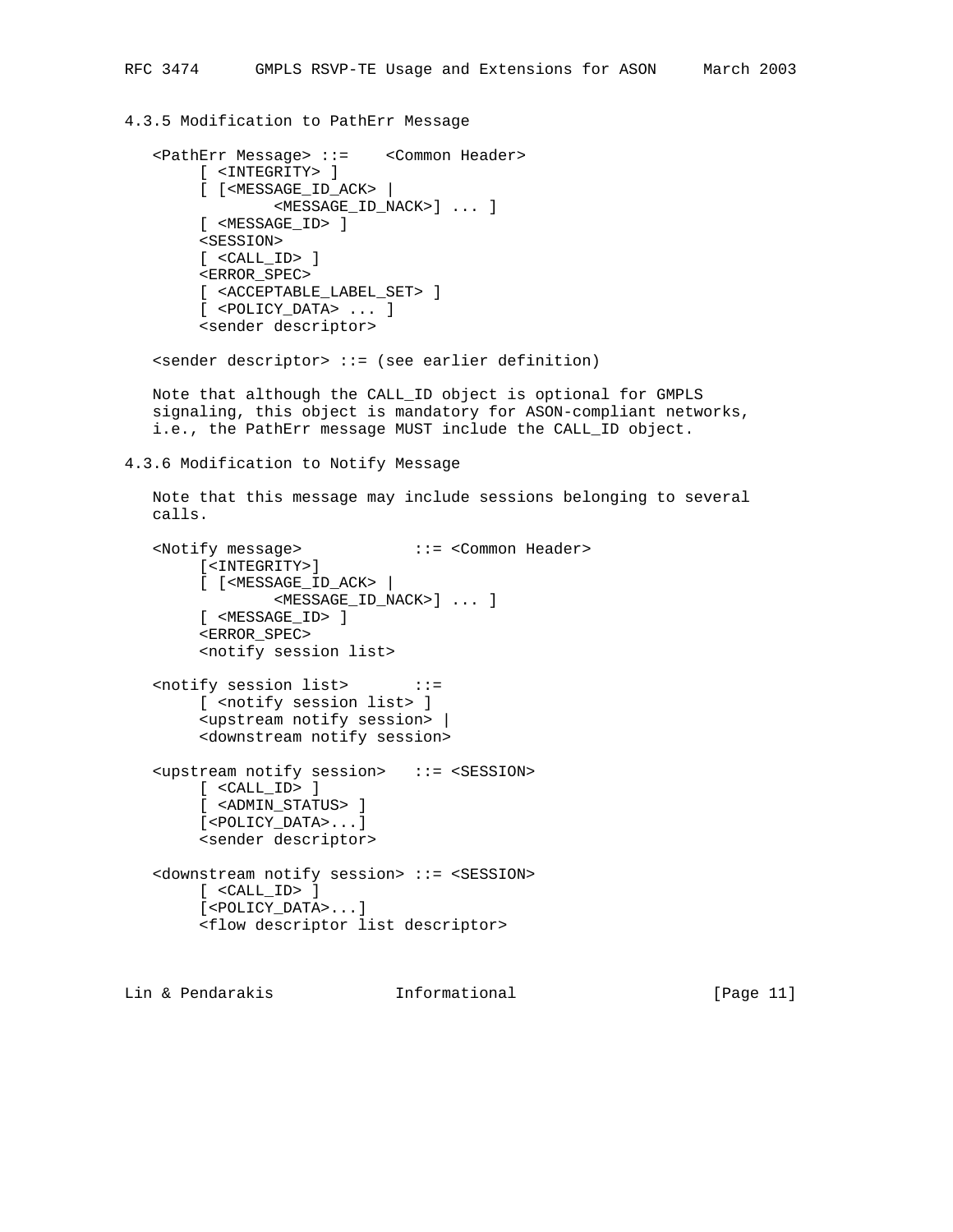Note that although the CALL\_ID object is optional for GMPLS signaling, this object is mandatory for ASON-compliant networks, i.e., the Notify message MUST include the CALL\_ID object.

5. Support For Behaviors during Control Plane Failures

 Various types of control plane failures may occur within the network. These failures may impact the control plane as well as the data plane (e.g., in a SDH/SONET network if the control plane transport uses the DCC and a fiber cut occurs, then both the control plane signaling channel and the transport plane connection fails). As described in [RFC3473], current GMPLS restart mechanisms allows support to handle all of these different scenarios, and thus no additional extensions are required.

 In the scope of the ASON model, several procedures may take place in order to support the following control plane behaviors (as per [G7713] and [IPO-RQTS]):

- A control plane node SHOULD provide capability for persistent storage of call and connection state information. This capability allows each control plane node to recover the states of calls/connections after recovery from a signaling controller entity failure/reboot (or loss of local FSM state). Note that although the restart mechanism allows neighbor control plane nodes to automatically recover (and thus infer) the states of calls/connections, this mechanism can also be used for verification of neighbor states, while the persistent storage provides the local recovery of lost state. In this case, per [RFC3473], if during the Hello synchronization the restarting node determines that a neighbor does not support state recovery (i.e., local state recovery only), and the restarting node maintains its state on a per neighbor basis, the restarting node should immediately consider the Recovery as completed.
- A control plane node detecting a failure of all control channels between a pair of nodes SHOULD request an external controller (e.g., the management system) for further instructions. The default behavior is to enter into self-refresh mode (i.e., preservation) for the local call/connection states. As an example, possible external instructions may be to remain in self refresh mode, or to release local states for certain connections. Specific details are beyond the scope of this document.
- A control plane node detecting that one (or more) connections cannot be re-synchronized with its neighbor (e.g., due to different states for the call/connection) SHOULD request an external controller (e.g., the management system) for further instructions on how to handle the non-synchronized connection. As an example, possible instructions may be to maintain the current

Lin & Pendarakis **Informational** [Page 12]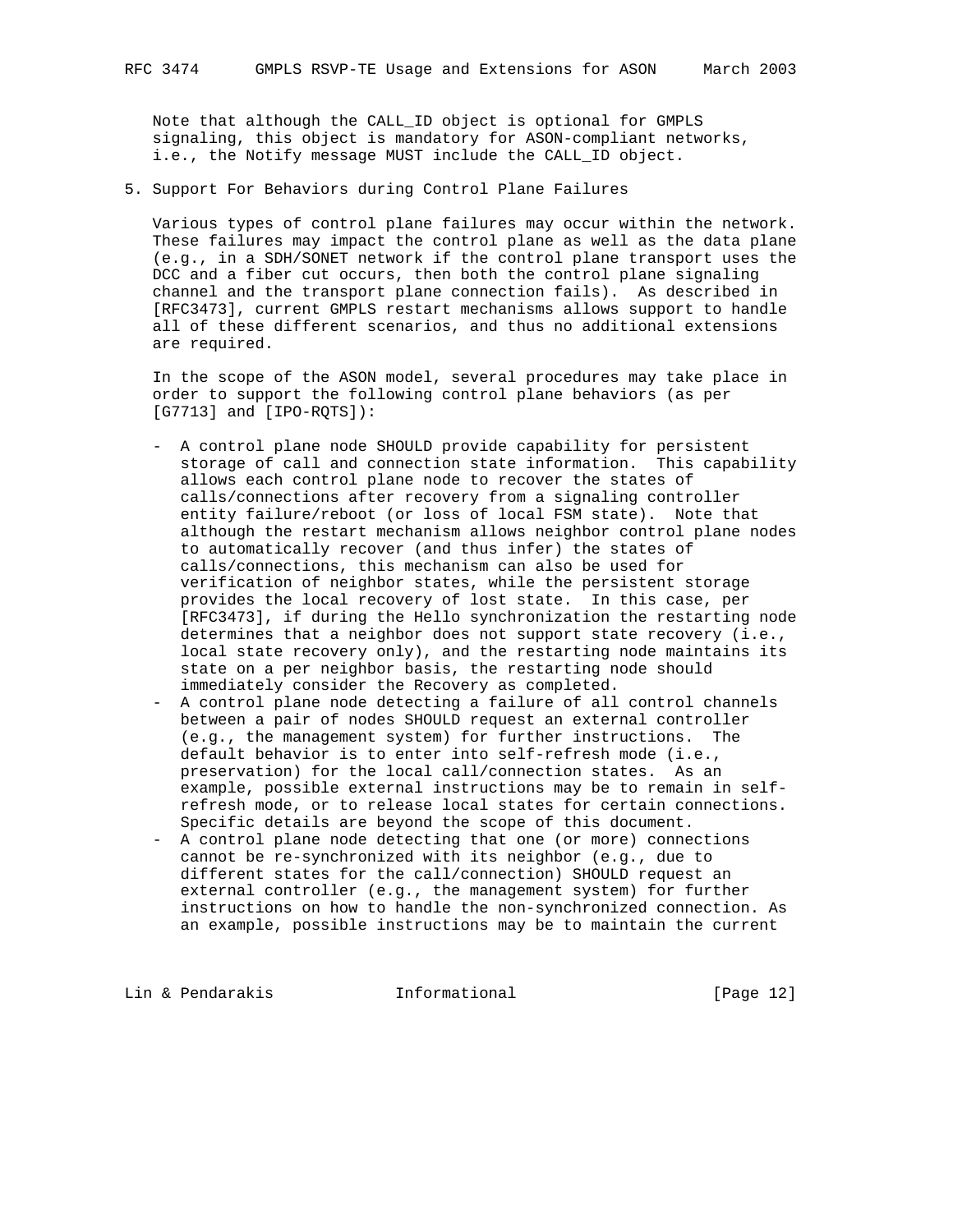local connection states. Specifics of the interactions between the control plane and management plane are beyond the scope of this document.

- A control plane node (after recovering from node failure) may lose information on forwarding adjacencies. In this case the control plane node SHOULD request an external controller (e.g., the management system) for information to recover the forwarding adjacency information. Specifics of the interactions between the control plane and management plane are beyond the scope of this document.
- 6. Support For Label Usage

 Labels are defined in GMPLS to provide information on the resources used for a particular connection. The labels may range from specifying a particular timeslot, or a particular wavelength, to a particular port/fiber. In the context of the automatic switched optical network, the value of a label may not be consistently the same across a link. For example, the figure below illustrates the case where two GMPLS/ASON-enabled nodes (A and Z) are interconnected across two non-GMPLS/ASON-enabled nodes (B and C; i.e., nodes B and C do not support the ASON capability), where these nodes are all SDH/SONET nodes providing, e.g., a VC-4 service.

| $+ - - - - - +$ |                               |  |
|-----------------|-------------------------------|--|
|                 | $+--++$ $+---+$               |  |
|                 | $ --- $ B $ --- $ C $ --- $ Z |  |
|                 | $+ - - +$<br>$+ - - - +$      |  |
|                 |                               |  |

 Labels have an associated structure imposed on them for local use based on [GMPLS-SDHSONET] and [GMPLS-OTN]. Once the local label is transmitted across an interface to its neighboring control plane node, the structure of the local label may not be significant to the neighbor node since the association between the local and the remote label may not necessarily be the same. This issue does not present a problem in a simple point-to-point connection between two control plane-enabled nodes where the timeslots are mapped 1:1 across the interface. However, in the scope of the ASON, once a non-GMPLS capable sub-network is introduced between these nodes (as in the above figure, where the sub-network provides re-arrangement capability for the timeslots) label scoping may become an issue.

 In this context, there is an implicit assumption that the data plane connections between the GMPLS capable edges already exist prior to any connection request. For instance node A's outgoing VC-4's timeslot #1 (with SUKLM label=[1,0,0,0,0]) as defined in [GMPLS- SONETSDH]) may be mapped onto node B's outgoing VC-4's timeslot #6

Lin & Pendarakis Informational [Page 13]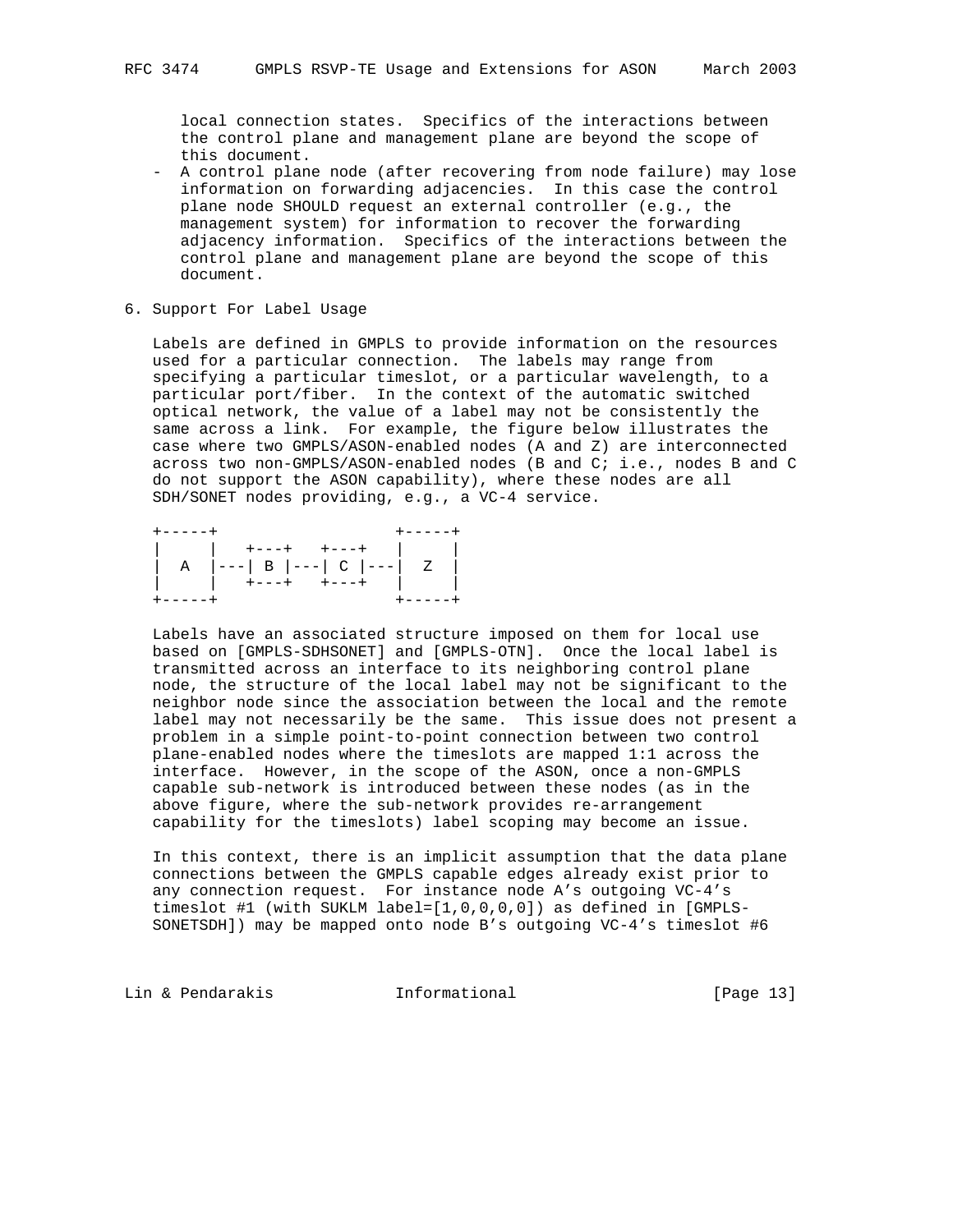(label=[6,0,0,0,0]) may be mapped onto node C's outgoing VC-4's timeslot #4 (label= $[4,0,0,0,0]$ ). Thus by the time node Z receives the request from node A with label=[1,0,0,0,0], the node Z's local label and the timeslot no longer corresponds to the received label and timeslot information.

 As such to support the general case, the scope of the label value is considered local to a control plane node. A label association function can be used by the control plane node to map the received (remote) label into a locally significant label. The information necessary to allow mapping from a received label value to a locally significant label value may be derived in several ways:

- Via manual provisioning of the label association
- Via discovery of the label association

 Either method may be used. In the case of dynamic association, this implies that the discovery mechanism operates at the timeslot/label level before the connection request is processed at the ingress node. Note that in the simple case where two nodes are directly connected, no association may be necessary. In such instances, the label association function provides a one-to-one mapping of the received local label values.

7. Support for UNI and E-NNI Signaling Session

 [RFC3476] defines a UNI IPv4 SESSION object used to support the UNI signaling when IPv4 addressing is used. This document introduces three new extensions. These extensions specify support for the IPv4 and IPv6 E-NNI session and IPv6 UNI session. These C-Types are introduced to allow for easier identification of messages as regular GMPLS messages, UNI messages, or E-NNI messages. This is particularly useful if a single interface is used to support multiple service requests.

Extensions to SESSION object (Class-num = 1):

- C-Type = 12: UNI\_IPv6 SESSION object
- C-TYPE = 15: ENNI\_IPv4 SESSION object
- C-Type = 16: ENNI\_IPv6 SESSION object

 The format of the SESSION object with C-Type = 15 is the same as that for the SESSION object with C-Type = 7. The format of the SESSION object with C-Type = 12 and 16 is the same as that for the SESSION object with C-Type = 8.

 The destination address field contains the address of the downstream controller processing the message. For the case of the E-NNI signaling interface (where eNNI-U represents the upstream controller

Lin & Pendarakis **Informational** [Page 14]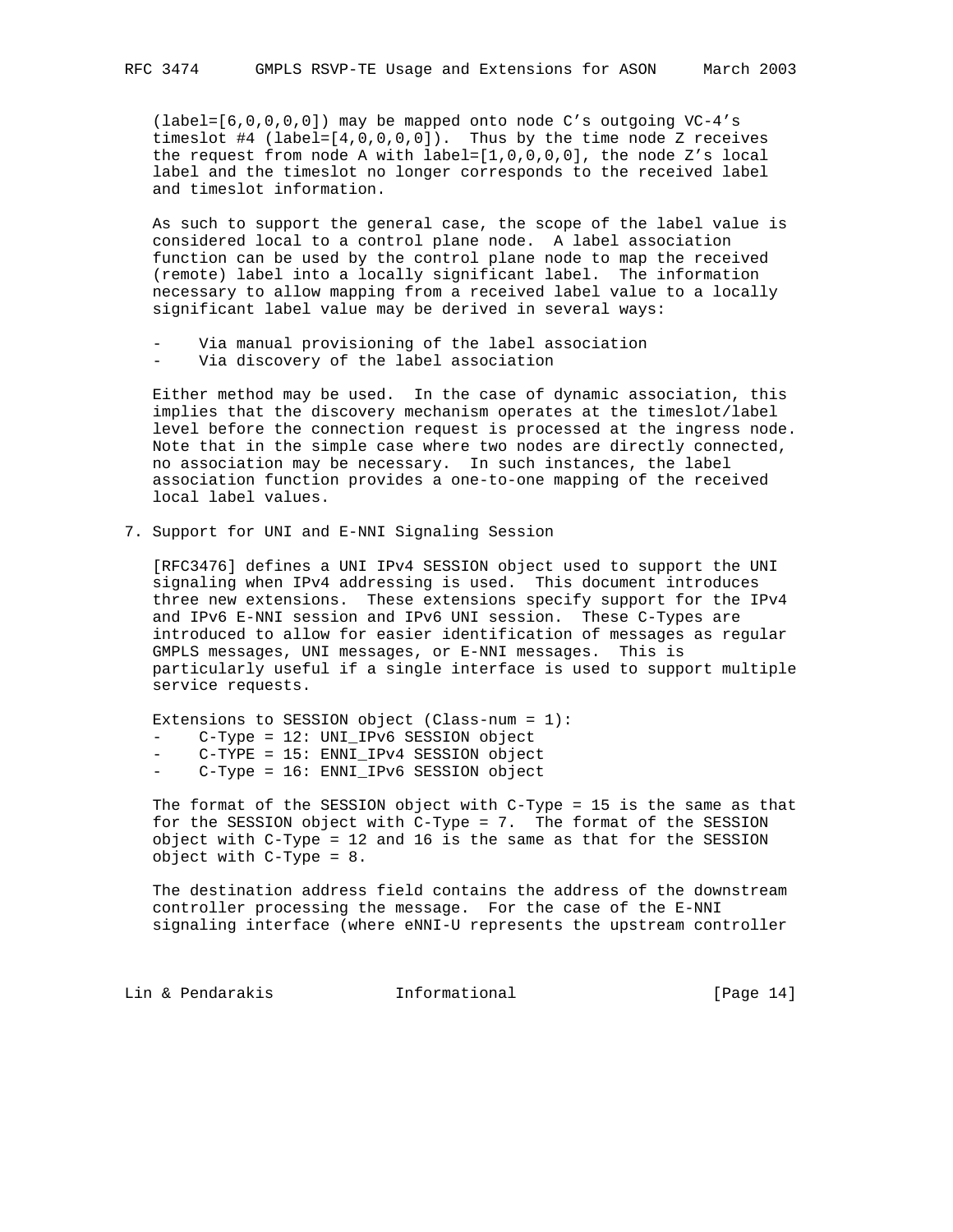and eNNI-D represents the downstream controller) the destination address contains the address of eNNI-D. [OIF-UNI1] and [RFC3476] describes the content of the address for UNI\_IPv4 SESSION object, which is also applicable for UNI\_IPv6 SESSION object.

### 8. Additional Error Cases

 In the scope of ASON, the following additional error cases are defined:

- Policy control failure: unauthorized source; this error is generated when the receiving node determines that a source user/client initiated request for service is unauthorized based on verification of the request (e.g., not part of a contracted service). This is defined in [RFC3476].
- Policy control failure: unauthorized destination; this error is generated when the receiving node determines that a destination user/client is unauthorized to be connected with a source user/client. This is defined in [RFC3476].
- Routing problem: diversity not available; this error is generated when a receiving node determines that the requested diversity cannot be provided (e.g., due to resource constraints). This is defined in [RFC3476].
- Routing problem: service level not available; this error is generated when a receiving node determines that the requested service level cannot be provided (e.g., due to resource constraints). This is defined in [RFC3476].
- Routing problem: invalid/unknown connection ID; this error is generated when a receiving node determines that the connection ID generated by the upstream node is not valid/unknown (e.g., does not meet the uniqueness property). Connection ID is defined in [OIF-UNI1].
- Routing problem: no route available toward source; this error is generated when a receiving node determines that there is no available route towards the source node (e.g., due to unavailability of resources).
- Routing problem: unacceptable interface ID; this error is generated when a receiving node determines that the interface ID specified by the upstream node is unacceptable (e.g., due to resource contention).
- Routing problem: invalid/unknown call ID; this error is generated when a receiving node determines that the call ID generated by the source user/client is invalid/unknown (e.g., does not meet the uniqueness property).
- Routing problem: invalid SPC interface ID/label; this error is generated when a receiving node determines that the SPC interface ID (or label, or both interface ID and label) specified by the upstream node is unacceptable (e.g., due to resource contention).

Lin & Pendarakis **Informational** [Page 15]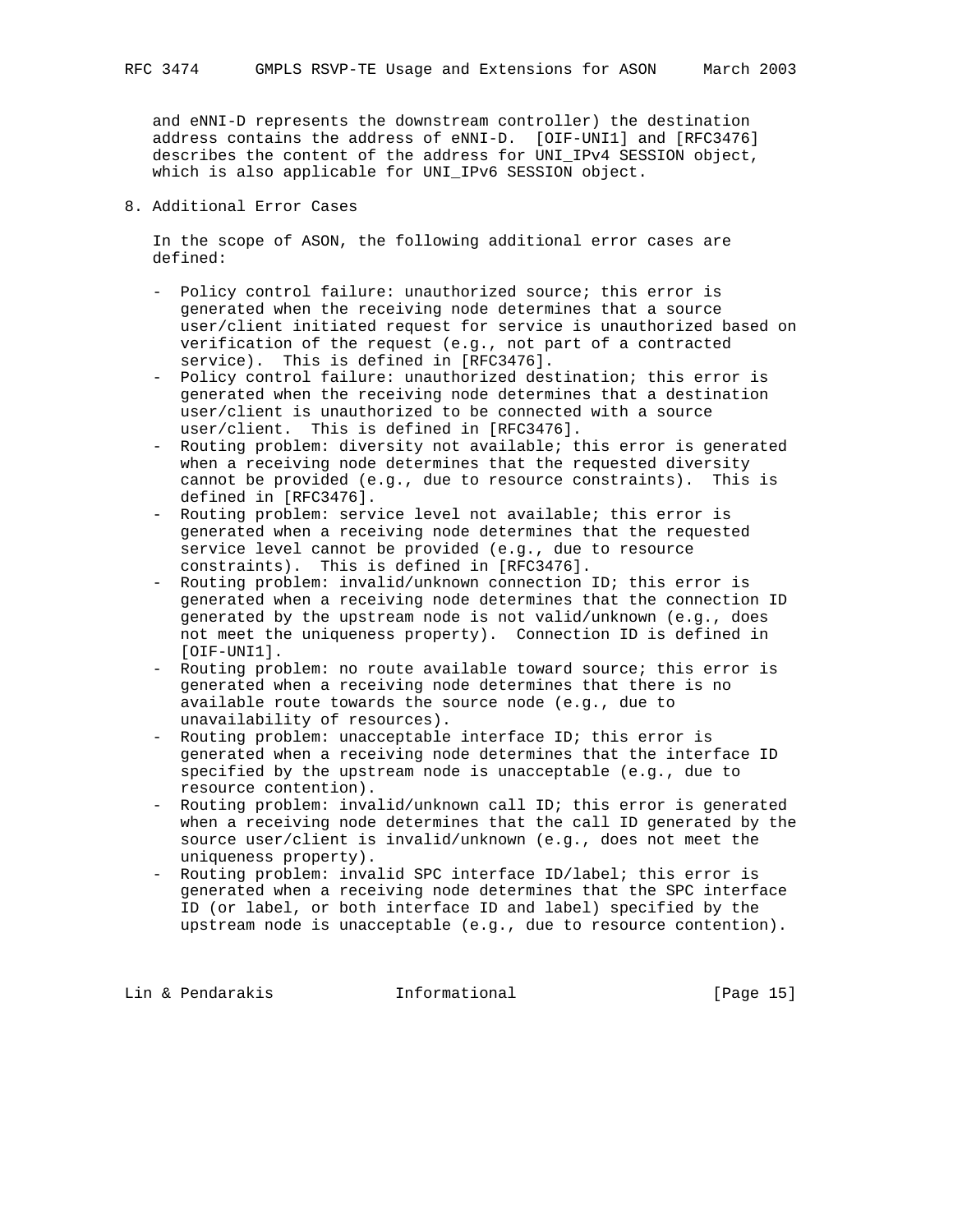9. Optional Extensions for Supporting Complete Separation of Call and Connection

 This section describes the optional and non-normative capability to support complete separation of call and connection. To support complete separation of call and connection, a call capability object is introduced. The capability described in this Appendix is meant to be an optional capability within the scope of the ASON specification. An implementation of the extensions defined in this document include support for complete separation of call and connection, defined in this section.

9.1 Call Capability

 A call capability is used to specify the capabilities supported for a call. For RSVP-TE a new CALL\_OPS object is defined to be carried by the Path, Resv, PathTear, PathErr, and Notify messages. The CALL\_OPS object also serves to differentiate the messages to indicate a "call-only" call. In the case for logical separation of call and connection, the CALL\_OPS object is not needed.

 The CALL\_OPS object is defined as follows (the Class-num is the suggested value for the new object):

CALL OPS (Class-num = 228, C-type = 1)

| 0 1 2 3 4 5 6 7 8 9 0 1 2 3 4 5 6 7 8 9 0 1 2 3 4 5 6 7 8 9 0 1 |                                |               |
|-----------------------------------------------------------------|--------------------------------|---------------|
|                                                                 |                                |               |
| Length                                                          | $ Class-Num (228) $ C-Type (1) |               |
|                                                                 | --+-+-+-+-+-+-+-+-+-+-+        |               |
| Reserved                                                        |                                | Call ops flag |
|                                                                 |                                |               |

 Two flags are currently defined for the "call ops flag": 0x01: call without connection 0x02: synchronizing a call (for restart mechanism)

### 9.2 Complete Separation of Call and Connection (RSVP-TE Extensions)

 A complete separation of call and connection implies that a call (during steady state) may have zero (or more) associated connections. A zero connection call is a steady state, e.g., simply setting up the user end-point relationship prior to connection setup. The following modified messages are used to set up a call. Set up of a connection uses the messages defined in Section 5 above.

Lin & Pendarakis **Informational** [Page 16]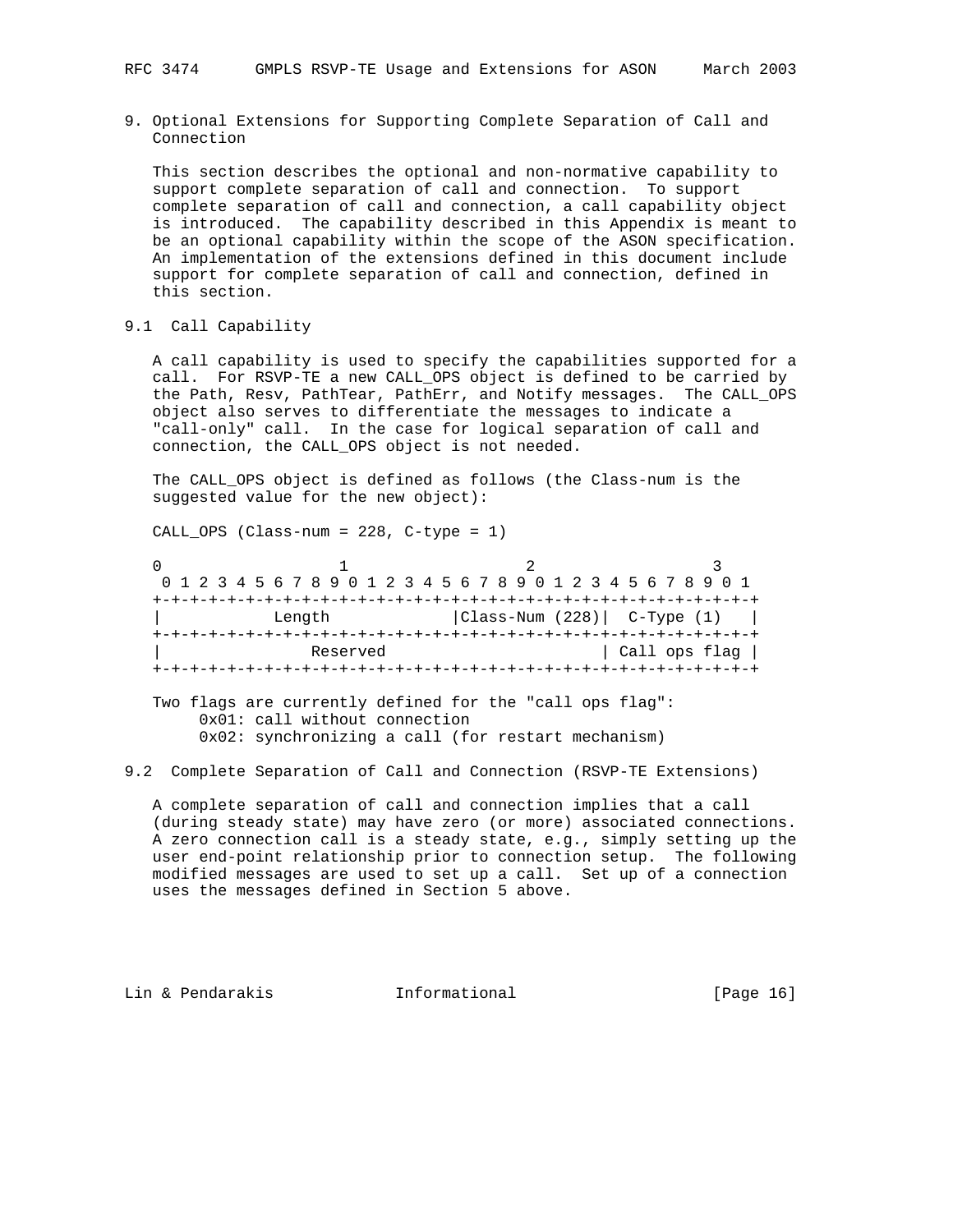## 9.2.1 Modification to Path

```
 <Path Message> ::= <Common Header>
      [ <INTEGRITY> ]
      [ [<MESSAGE_ID_ACK> |
             <MESSAGE_ID_NACK>] ... ]
      [ <MESSAGE_ID> ]
      <SESSION>
      <RSVP_HOP>
      <TIME_VALUES>
      [ <EXPLICIT_ROUTE> ]
      <LABEL_REQUEST>
      <CALL_OPS>
      <CALL_ID>
      [ <NOTIFY_REQUEST> ]
      [ <ADMIN_STATUS> ]
      <GENERALIZED_UNI>
      [ <POLICY_DATA> ... ]
      <sender descriptor>
```
The format of the sender descriptor for unidirectional LSPs is:

 <sender descriptor> ::= <SENDER\_TEMPLATE> <SENDER\_TSPEC> [ <RECORD\_ROUTE> ]

The format of the sender descriptor for bidirectional LSPs is:

 <sender descriptor> ::= <SENDER\_TEMPLATE> <SENDER\_TSPEC> [ <RECORD\_ROUTE> ] <UPSTREAM\_LABEL>

 Note that LABEL\_REQUEST, SENDER\_TSPEC and UPSTREAM\_LABEL are not required for a call; however these are mandatory objects. As such, for backwards compatibility purposes, processing of these objects for a call follows the following rules:

 - These objects are ignored upon receipt; however, a valid-formatted object (e.g., by using the received valid object in the transmitted message) must be included in the generated message.

Lin & Pendarakis Informational [Page 17]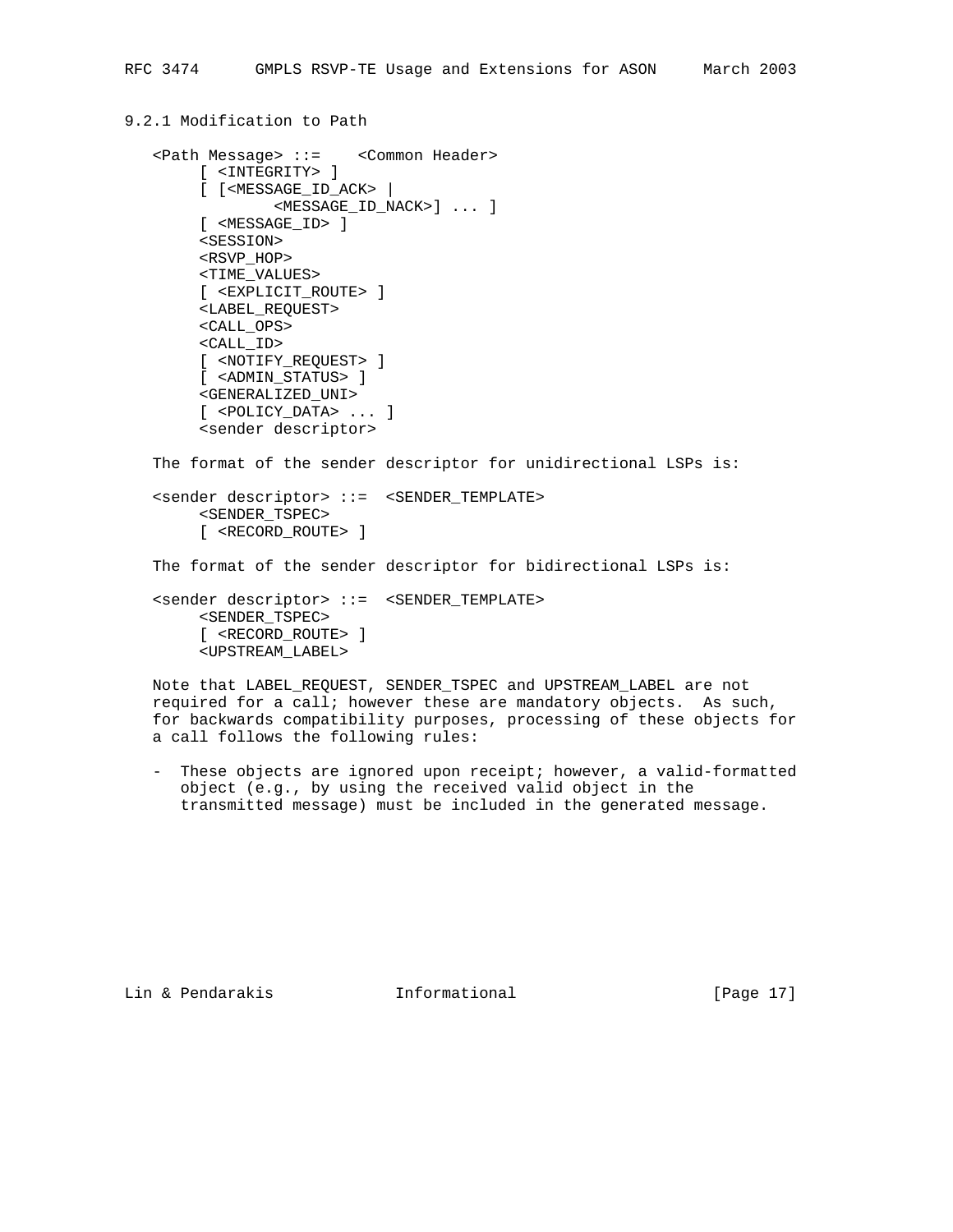# 9.2.2 Modification to Resv

```
 <Resv Message> ::= <Common Header>
      [ <INTEGRITY> ]
      [ [<MESSAGE_ID_ACK> |
           <MESSAGE_ID_NACK>] ... ]
      [ <MESSAGE_ID> ]
      <SESSION>
      <RSVP_HOP>
      <TIME_VALUES>
      <CALL_OPS>
      <CALL_ID>
      [ <RESV_CONFIRM> ]
      [ <NOTIFY_REQUEST> ]
      [ <ADMIN_STATUS> ]
      [ <POLICY_DATA> ... ]
      <STYLE>
      <flow descriptor list>
 <flow descriptor list> ::=
      <FF flow descriptor list>
             | <SE flow descriptor>
 <FF flow descriptor list> ::=
      <FLOWSPEC>
      <FILTER_SPEC>
      [ <RECORD_ROUTE> ]
      | <FF flow descriptor list>
      <FF flow descriptor>
 <FF flow descriptor> ::=
      [ <FLOWSPEC> ]
      <FILTER_SPEC>
      [ <RECORD_ROUTE> ]
 <SE flow descriptor> ::=
      <FLOWSPEC>
      <SE filter spec list>
 <SE filter spec list> ::=
      <SE filter spec>
      | <SE filter spec list>
      <SE filter spec>
 <SE filter spec> ::=
      <FILTER_SPEC>
      [ <RECORD_ROUTE> ]
```
Lin & Pendarakis Informational [Page 18]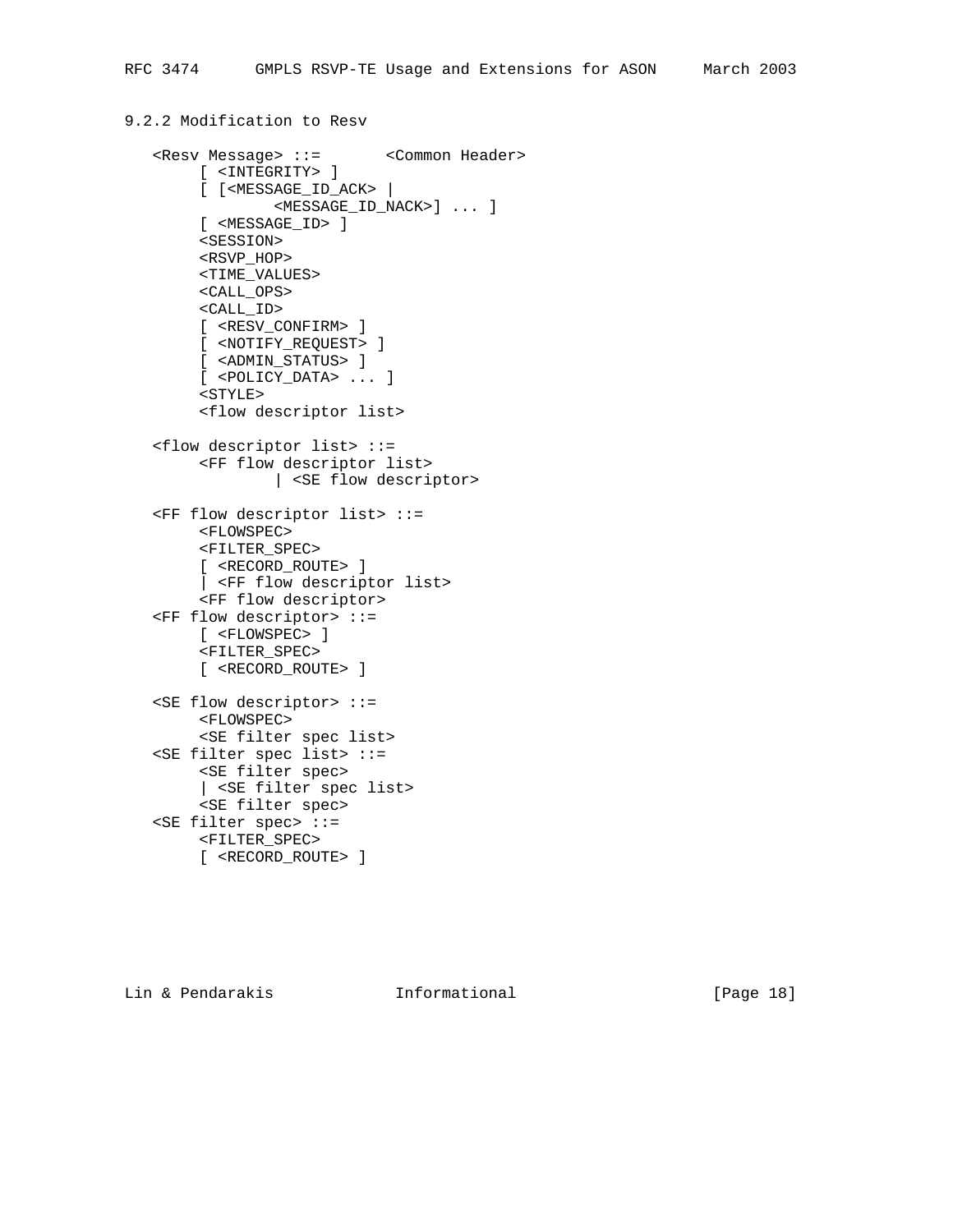Note that FILTER\_SPEC and LABEL are not required for a call; however these are mandatory objects. As such, for backwards compatibility purposes, processing of these objects for a call follows the following rules:

- These objects are ignored upon receipt; however, a valid-formatted object (e.g., by using the received valid object in the transmitted message) must be included in the generated message.
- 9.2.3 Modification to PathTear

```
 <PathTear Message> ::= <Common Header>
         [ <INTEGRITY> ]
         [ [<MESSAGE_ID_ACK> |
                 <MESSAGE_ID_NACK>] ... ]
         [ <MESSAGE_ID> ]
         <SESSION>
         <RSVP_HOP>
         <CALL_OPS>
         <CALL_ID>
         [ <sender descriptor> ]
   s <sender descriptor> ::= (see earlier definition in this section)
9.2.4 Modification to PathErr
    <PathErr Message> ::= <Common Header>
```

```
 [ <INTEGRITY> ]
      [ [<MESSAGE_ID_ACK> |
              <MESSAGE_ID_NACK>] ... ]
      [ <MESSAGE_ID> ]
      <SESSION>
      <CALL_OPS>
      <CALL_ID>
      <ERROR_SPEC>
      [ <POLICY_DATA> ... ]
      <sender descriptor>
 <sender descriptor> ::= (see earlier definition in this section)
```
Lin & Pendarakis Informational [Page 19]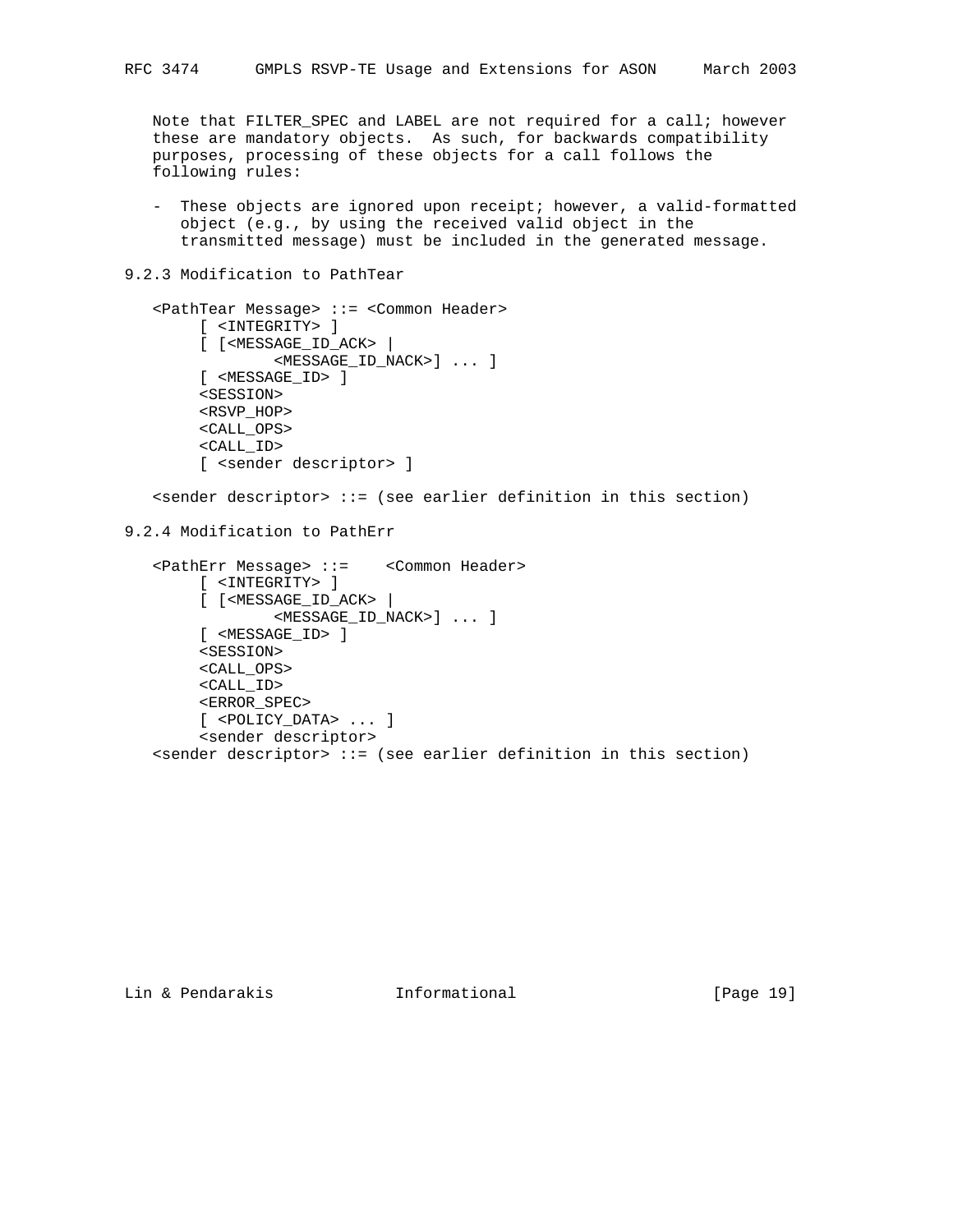# 9.2.5 Modification to Notify

```
 <Notify message> ::= <Common Header>
      [<INTEGRITY>]
      [ [<MESSAGE_ID_ACK> |
             <MESSAGE_ID_NACK>] ... ]
      [ <MESSAGE_ID> ]
      <ERROR_SPEC>
      <notify session list>
 <notify session list> ::=
      [ <notify session list> ]
      <upstream notify session> |
      <downstream notify session>
 <upstream notify session> ::= <SESSION>
     <CALL_ID>
      [ <ADMIN_STATUS> ]
      [<POLICY_DATA>...]
      <sender descriptor>
 <downstream notify session> ::= <SESSION>
      <CALL_ID>
      [<POLICY_DATA>...]
      <flow descriptor list descriptor>
```
10. Security Considerations

This document introduces no new security considerations.

11. IANA Considerations

 There are multiple fields and values defined within this document. IANA administers the assignment of these class numbers in the FCFS space as shown in [see: http://www.iana.org/assignments/rsvp parameters].

11.1 Assignment of New Messages

 No new messages are defined to support the functions discussed in this document.

Lin & Pendarakis Informational [Page 20]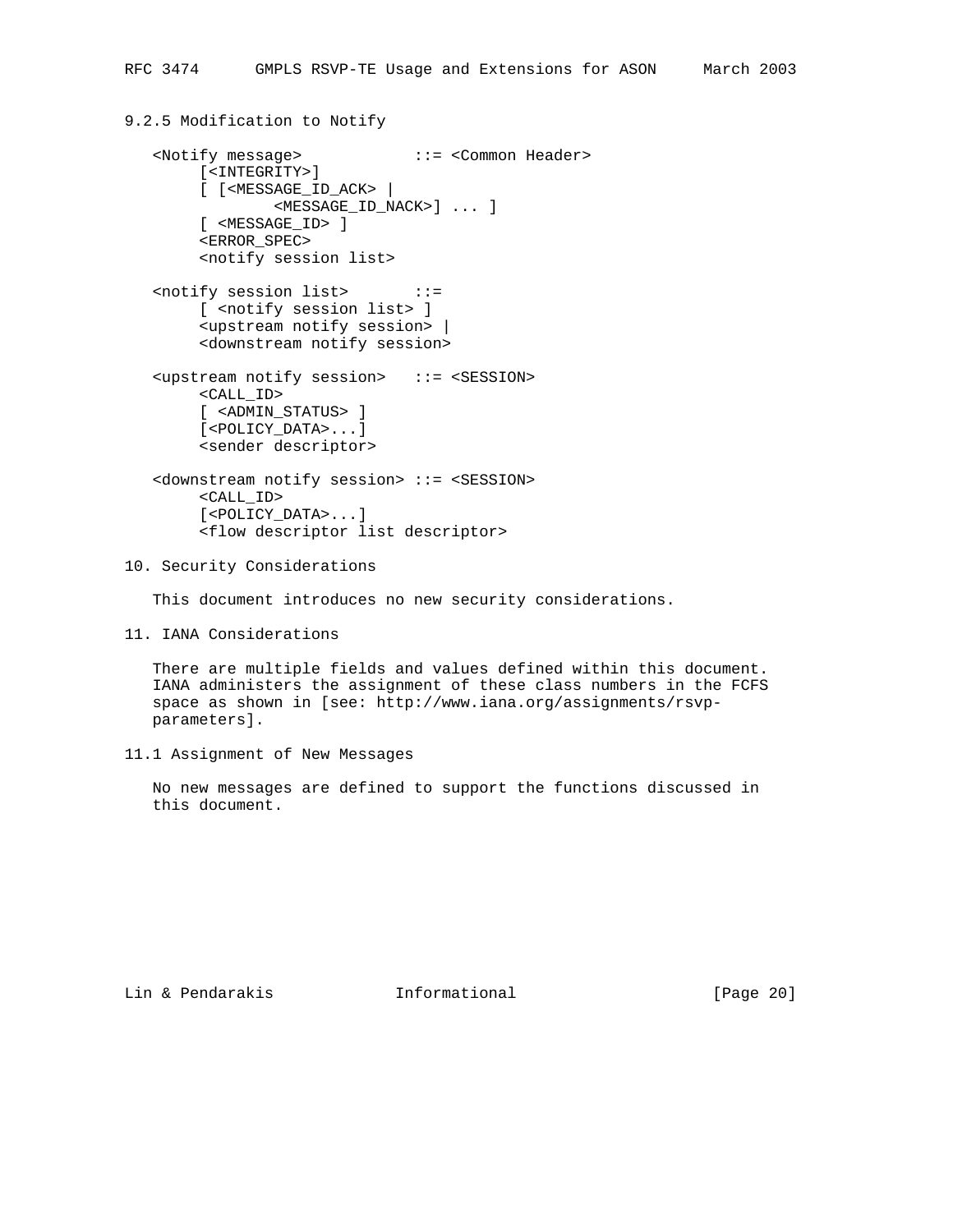11.2 Assignment of New Objects and Sub-Objects

Two new objects are defined:

- CALL\_ID (ASON); this object should be assigned an object identifier of the form 11bbbbbb. A suggested value is 230. Two C types are defined for this object
- C-Type = 1: Operator specific
- C-Type = 2: Globally unique

 For the Type field, there is no range restriction, and the entire range 0x00 to 0xff is open for assignment, with 0x00 to 0x7f assignment based on FCFS and 0x80 to 0xff assignment reserved for Private Use. The assignments are defined in this document:

- Type = 0x01: Source LSR address is 4-bytes
- Type = 0x02: Source LSR address is 16-bytes
- Type = 0x03: Source LSR address is 20-bytes
- Type = 0x04: Source LSR address is 6-bytes
- Type = 0x7f: the source LSR address has the length defined by the vendor
- CALL\_OPS (ASON); this object should be assigned an object identifier of the form 11bbbbbb. The value is 228. One C-type is defined for this object; the value is 1.

One new sub-object is defined under the GENERALIZED\_UNI object:

 - SPC\_LABEL; this sub-object is part of the GENERALIZED\_UNI object, as a sub-type of the EGRESS\_LABEL sub-object (which is Type=4). The value is sub-type=2.

11.3 Assignment of New C-Types

Three new C-Types are defined for the SESSION object (Class-num =  $1$ ):

- C-Type = 12 (ASON): UNI\_IPv6 SESSION object
- C-Type = 15 (ASON): ENNI\_IPv4 SESSION object
- C-Type = 16 (ASON): ENNI\_IPv6 SESSION object

11.4 Assignment of New Error Code/Values

 No new error codes are required. The following new error values are defined. Error code 24 is defined in [RFC3209].

 24/103 (ASON): No route available toward source 24/104 (ASON): Unacceptable interface ID 24/105 (ASON): Invalid/unknown call ID 24/106 (ASON): Invalid SPC interface ID/label

Lin & Pendarakis Informational [Page 21]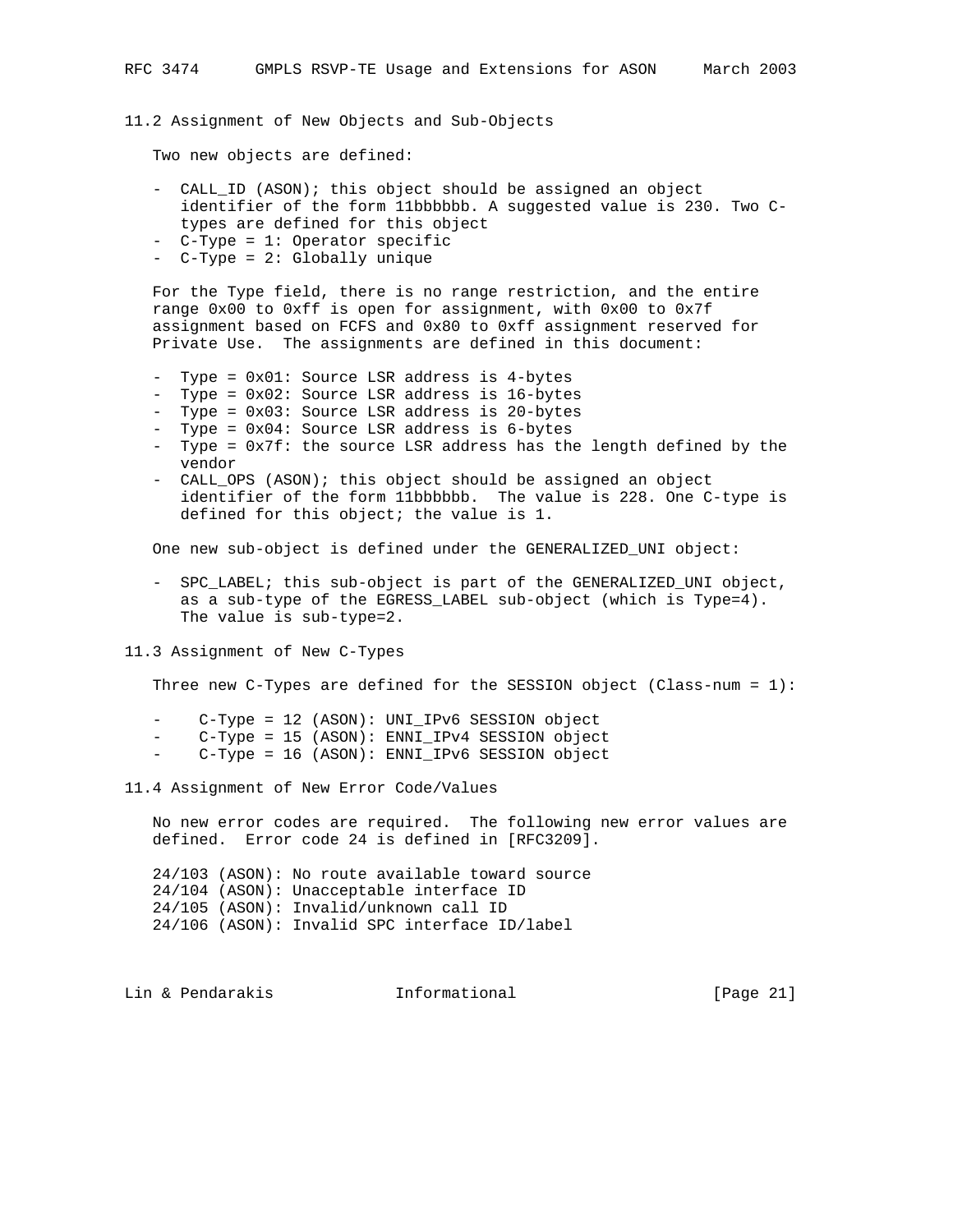### 12. Acknowledgements

 The authors would like to thank Osama Aboul-Magd, Jerry Ash, Sergio Belotti, Greg Bernstein, Adrian Farrel, Nic Larkin, Lyndon Ong, Dimitri Papadimitriou, Bala Rajagopalan, and Yangguang Xu for their comments and contributions to the document.

- 13. References
- 13.1 Normative References

| [G8080]      | ITU-T Rec. G.8080/Y.1304, Architecture for the<br>Automatically Switched Optical Network (ASON),<br>November 2001.                                                                   |
|--------------|--------------------------------------------------------------------------------------------------------------------------------------------------------------------------------------|
| $[G7713]$    | ITU-T Rec. G.7713/Y.1704, Distributed Call and<br>Connection Management (DCM), November 2001.                                                                                        |
| [G7713.2]    | DCM Signalling Mechanisms Using GMPLS RSVP-TE, ITU-T<br>G.7713.2, January 2003.                                                                                                      |
| $[OIF-UNI1]$ | UNI 1.0 Signaling Specification, The Optical<br>Internetworking Forum,<br>http://www.oiforum.com/public/UNI_1.0_ia.html                                                              |
| [RFC2026]    | Bradner, S., "The Internet Standards Process --<br>Revision 3", BCP 9, RFC 2026, October 1996.                                                                                       |
| [RFC2119]    | Bradner, S., "Key words for use in RFCs to Indicate<br>Requirement Levels", BCP 14, RFC 2119, March 1997.                                                                            |
| [RFC2205]    | Braden, R., Editor, Zhang, L., Berson, S., Herzog,<br>S. and S. Jamin, "Resource ReSerVation Protocol<br>(RSVP) -- Version 1 Functional Specification", RFC<br>2205, September 1997. |
| [RFC2961]    | Berger, L., Gan, D., Swallow, G., Pan, P., Tommasi,<br>F. and S. Molendini, "RSVP Refresh Overhead<br>Reduction Extensions", RFC 2961, April 2001.                                   |
| [RFC3209]    | Awaduche, D., Berger, L., Gan, D., Li, T.,<br>Srinivasan, V. and G. Swallow, "RSVP-TE: Extensions<br>to RSVP for LSP Tunnels", RFC 3209, December 2001.                              |
| [RFC3471]    | Berger, L., Editor, "Generalized Multi-Protocol<br>Label Switching (MPLS) - Signaling Functional<br>Description", RFC 3471, January 2003.                                            |
|              |                                                                                                                                                                                      |

Lin & Pendarakis **Informational** [Page 22]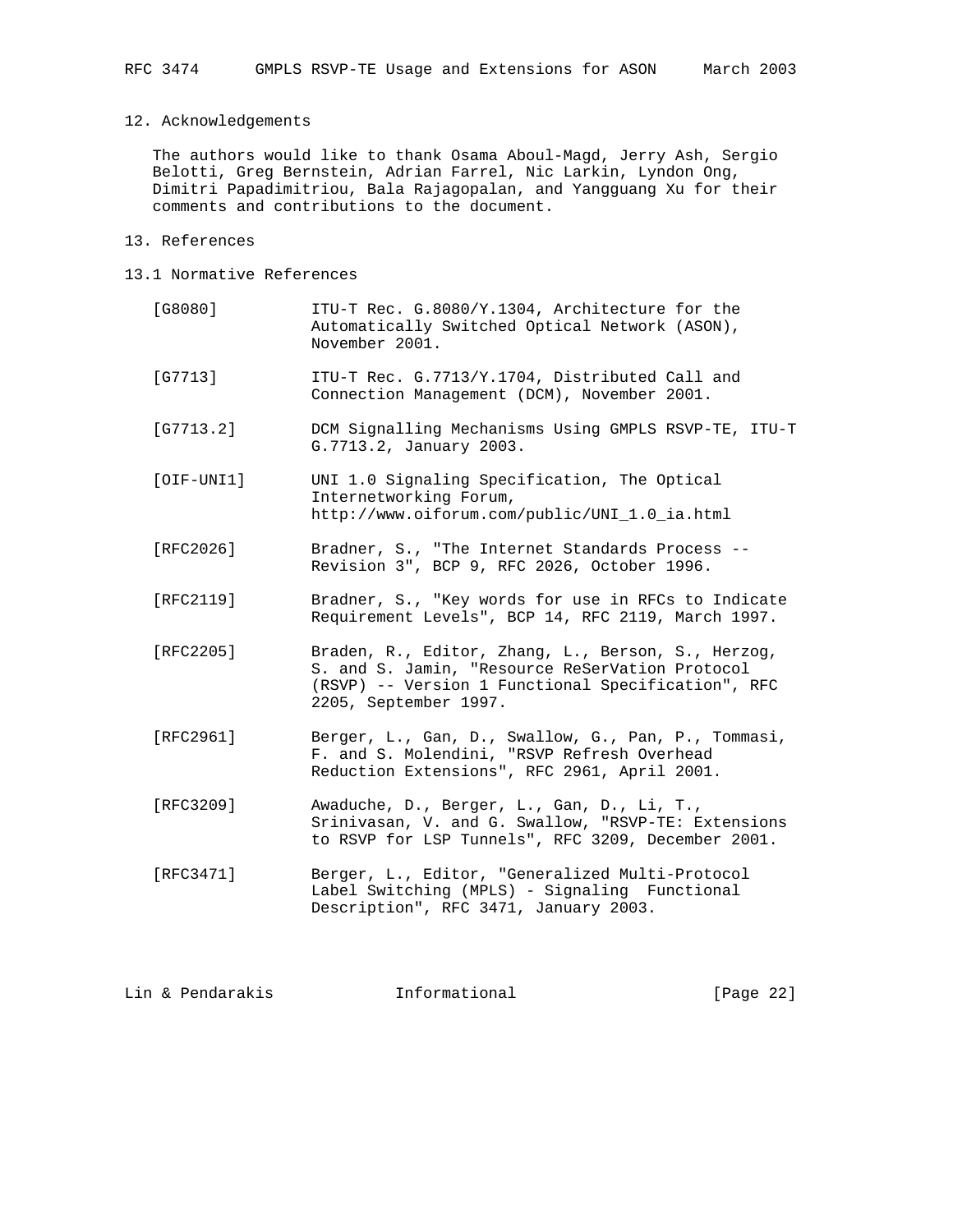RFC 3474 GMPLS RSVP-TE Usage and Extensions for ASON March 2003

- [RFC3473] Berger, L., Editor, "Generalized Multi-Protocol Label Switching (MPLS) Signaling - Resource ReserVation Protocol-Traffic Engineering (RSVP-TE) Extensions", RFC 3473, January 2003.
- [RFC3476] Rajagopalan, R., "Label Distribution Protocol (LDP) and Resource ReserVation Protocol (RSVP) Extensions for Optical UNI Signaling", RFC 3476, March 2003.

[ITU-LIAISE] http://www.ietf.org/IESG/LIAISON/ITU-OIF.html

13.2 Informative References

- [G807] ITU-T Rec. G.807/Y.1301, Requirements For Automatic Switched Transport Networks (ASTN), July 2001
- [IPO-RQTS] Aboul-Magd, O., "Automatic Switched Optical Network (ASON) Architecture and Its Related Protocols", Work in Progress.
- [GMPLS-ASON] Lin, Z., "Requirements for Generalized MPLS (GMPLS) Usage and Extensions For Automatically Switched Optical Network (ASON)", Work in Progress.
- [ASON-RQTS] Xue, Y., "Carrier Optical Services Requirements", Work in Progress.
- [GMPLS-SDHSONET] Mannie, E., "GMPLS Extensions for SONET and SDH Control", Work in Progress.

14. Intellectual Property

 The IETF takes no position regarding the validity or scope of any intellectual property or other rights that might be claimed to pertain to the implementation or use of the technology described in this document or the extent to which any license under such rights might or might not be available; neither does it represent that it has made any effort to identify any such rights. Information on the IETF's procedures with respect to rights in standards-track and standards-related documentation can be found in RFC 2028. Copies of claims of rights made available for publication and any assurances of licenses to be made available, or the result of an attempt made to obtain a general license or permission for the use of such proprietary rights by implementors or users of this specification can be obtained from the IETF Secretariat.

Lin & Pendarakis Informational [Page 23]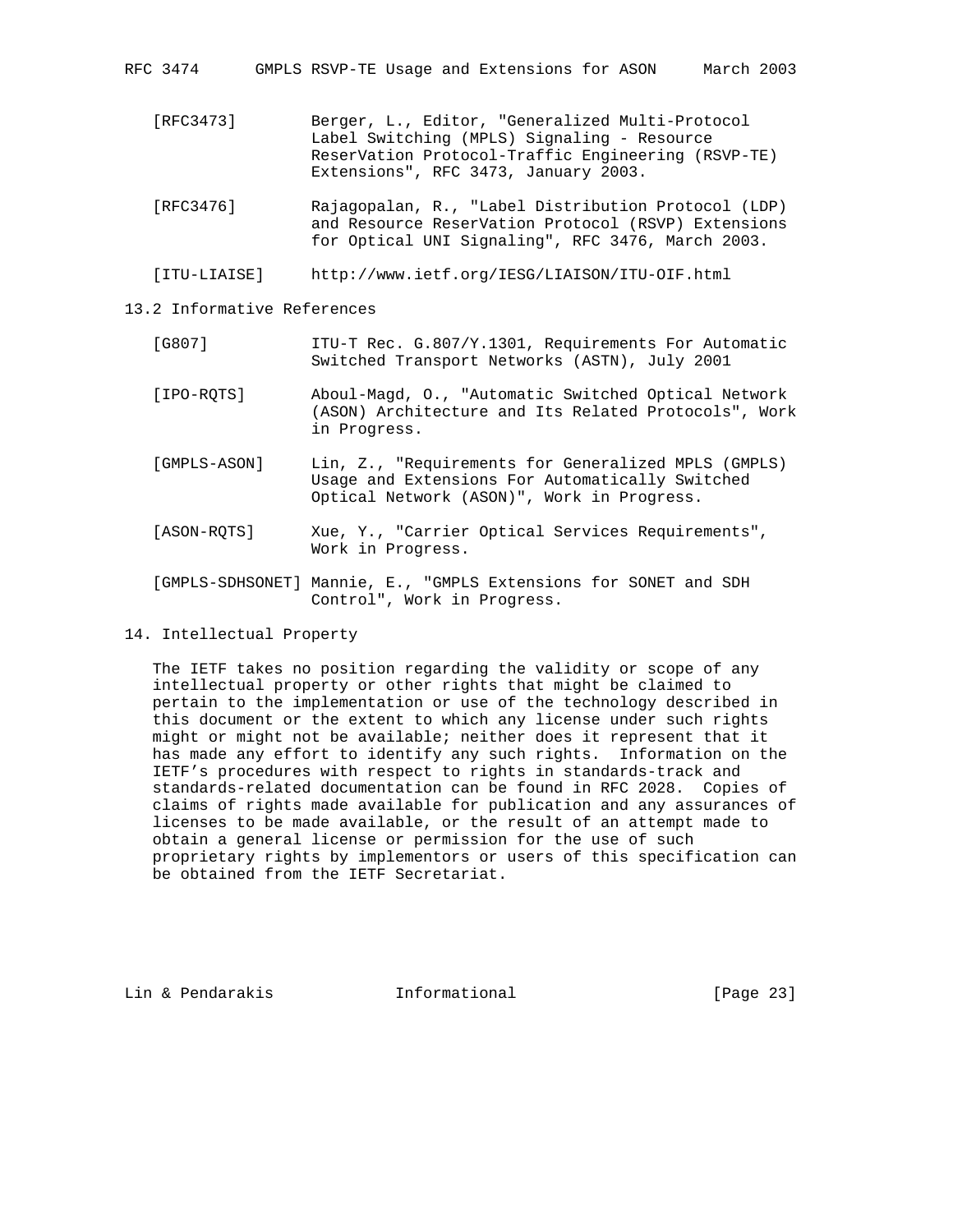The IETF invites any interested party to bring to its attention any copyrights, patents or patent applications, or other proprietary rights which may cover technology that may be required to practice this standard. Please address the information to the IETF Executive Director.

### 15. Contributors Contact Information

 Sergio Belotti Alcatel Via Trento 30, I-20059 Vimercate, Italy EMail: sergio.belotti@netit.alcatel.it

 Nic Larkin Data Connection 100 Church Street, Enfield Middlesex EN2 6BQ, UK EMail: npl@dataconnection.com

 Dimitri Papadimitriou Alcatel Francis Wellesplein 1, B-2018 Antwerpen, Belgium EMail: Dimitri.Papadimitriou@alcatel.be

 Yangguang Xu Lucent 1600 Osgood St, Room 21-2A41 North Andover, MA 01845-1043 EMail: xuyg@lucent.com

16. Authors' Addresses

 Zhi-Wei Lin New York City Transit 2 Broadway, Room C3.25 New York, NY 10004

EMail: zhiwlin@nyct.com

 Dimitrios Pendarakis Tellium 2 Crescent Place Oceanport, NJ 07757-0901

EMail: dpendarakis@tellium.com

Lin & Pendarakis Informational [Page 24]